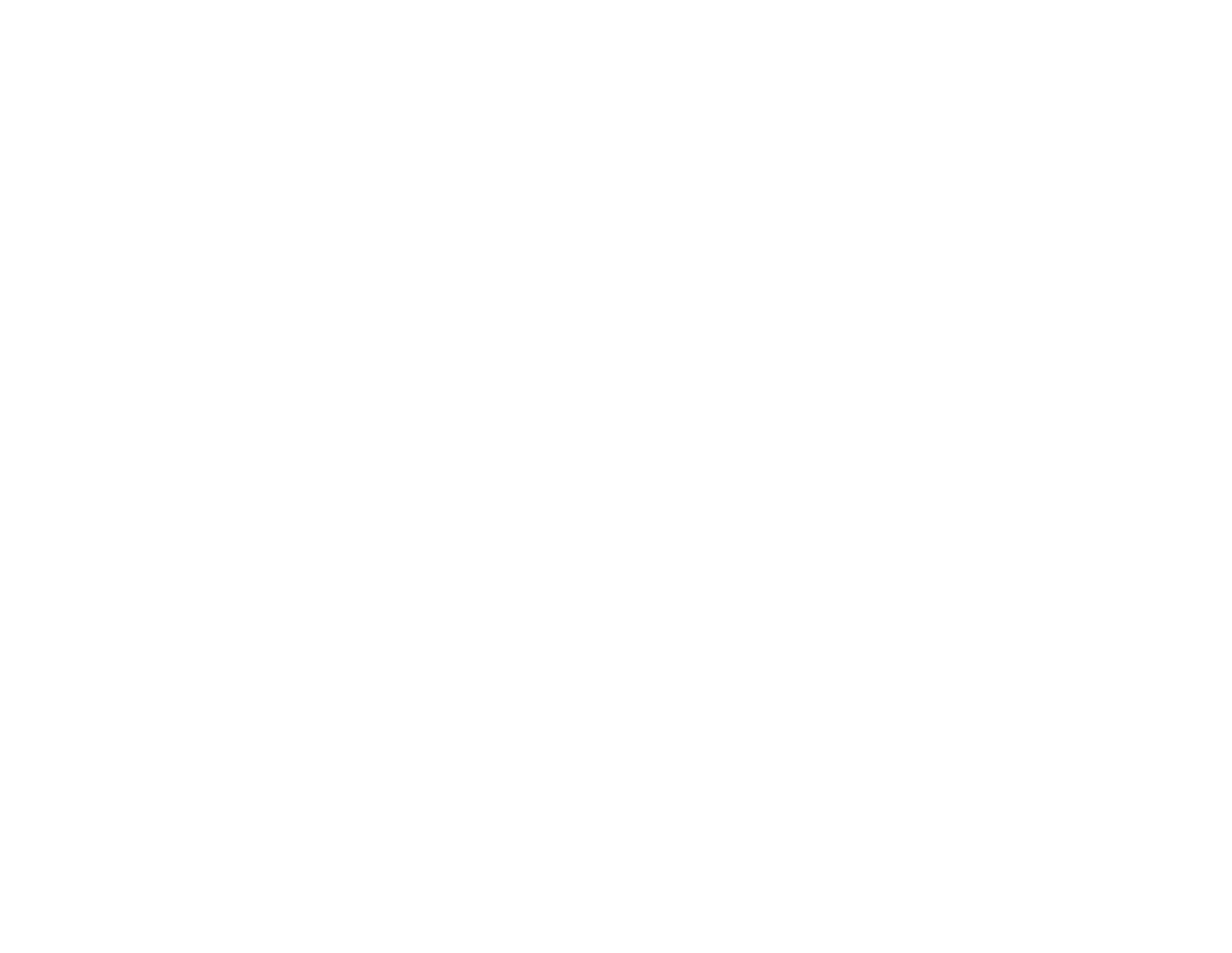|              | September 2021                                     |                                                |              | september zuz i<br>Su Mo Tu We Th Fr Sa<br>$\begin{array}{c}\n2 \\ 9 \\ 16 \\ 23 \\ 30\n\end{array}$<br>$\begin{array}{c} 6 \\ 13 \\ 20 \\ 27 \end{array}$<br>$\begin{array}{c} 7 \\ 14 \\ 21 \\ 28 \end{array}$<br>$\frac{8}{15}$<br>22<br>29<br>$\frac{5}{12}$<br>$\frac{12}{19}$<br>26 | $\begin{bmatrix} 10 & 11 \\ 17 & 18 \\ 24 & 25 \end{bmatrix}$<br>$\frac{3}{10}$<br>$\frac{17}{24}$<br>$\frac{24}{31}$<br>$\begin{array}{c} 4 \\ 11 \\ 18 \\ 25 \end{array}$ | OCTODEL SOS L<br>Su Mo Tu We Th Fr Sa<br>$\frac{2}{3}$<br>$\frac{16}{30}$<br>$\begin{array}{c} 5 \\ 12 \\ 19 \\ 26 \end{array}$<br>$\begin{array}{c} 6 \\ 13 \\ 20 \\ 27 \end{array}$<br>$\begin{array}{c} 7 \\ 14 \\ 21 \\ 28 \end{array}$<br>$\frac{8}{15}$<br>22<br>29 |
|--------------|----------------------------------------------------|------------------------------------------------|--------------|-------------------------------------------------------------------------------------------------------------------------------------------------------------------------------------------------------------------------------------------------------------------------------------------|-----------------------------------------------------------------------------------------------------------------------------------------------------------------------------|---------------------------------------------------------------------------------------------------------------------------------------------------------------------------------------------------------------------------------------------------------------------------|
| SUNDAY       | <b>MONDAY</b>                                      | TUESDAY                                        | WEDNESDAY    | THURSDAY                                                                                                                                                                                                                                                                                  | <b>FRIDAY</b>                                                                                                                                                               | SATURDAY                                                                                                                                                                                                                                                                  |
| Aug 29       | 30                                                 | 31                                             | Sep 1        | $\overline{2}$                                                                                                                                                                                                                                                                            | 3                                                                                                                                                                           | $\overline{4}$                                                                                                                                                                                                                                                            |
| 5            | 6<br>Council Service Center<br>Closed<br>Labor Day | $\overline{7}$<br>7:00pm Commissioner<br>Staff | 8            | 9<br>7:00pm Council<br>Camping &<br><b>Properties Meeting</b>                                                                                                                                                                                                                             | 10                                                                                                                                                                          | 11                                                                                                                                                                                                                                                                        |
| 12           | 13<br>7:00pm Roundtable                            | 14<br>6:00pm Key 3 Meeting                     | 15           | 16                                                                                                                                                                                                                                                                                        | 17<br>Popcorn Show-N-Sell<br>Pickup                                                                                                                                         | 18                                                                                                                                                                                                                                                                        |
| 19           | 20                                                 | 21<br>6:30pm Executive Board<br>Meeting        | 22           | 23                                                                                                                                                                                                                                                                                        | 24<br>$7:00 \text{nm}$                                                                                                                                                      | 25<br>Webelos Woods<br>5:00 <sub>nm</sub>                                                                                                                                                                                                                                 |
| 26           | 27<br>7:00pm Council<br>Advancement<br>Committee   | 28                                             | 29           | 30                                                                                                                                                                                                                                                                                        | Oct 1                                                                                                                                                                       | $\overline{c}$                                                                                                                                                                                                                                                            |
| John Zseller |                                                    |                                                | $\mathbf{1}$ |                                                                                                                                                                                                                                                                                           |                                                                                                                                                                             | 8/24/2021 3:17 PM                                                                                                                                                                                                                                                         |

September 2021

October 2021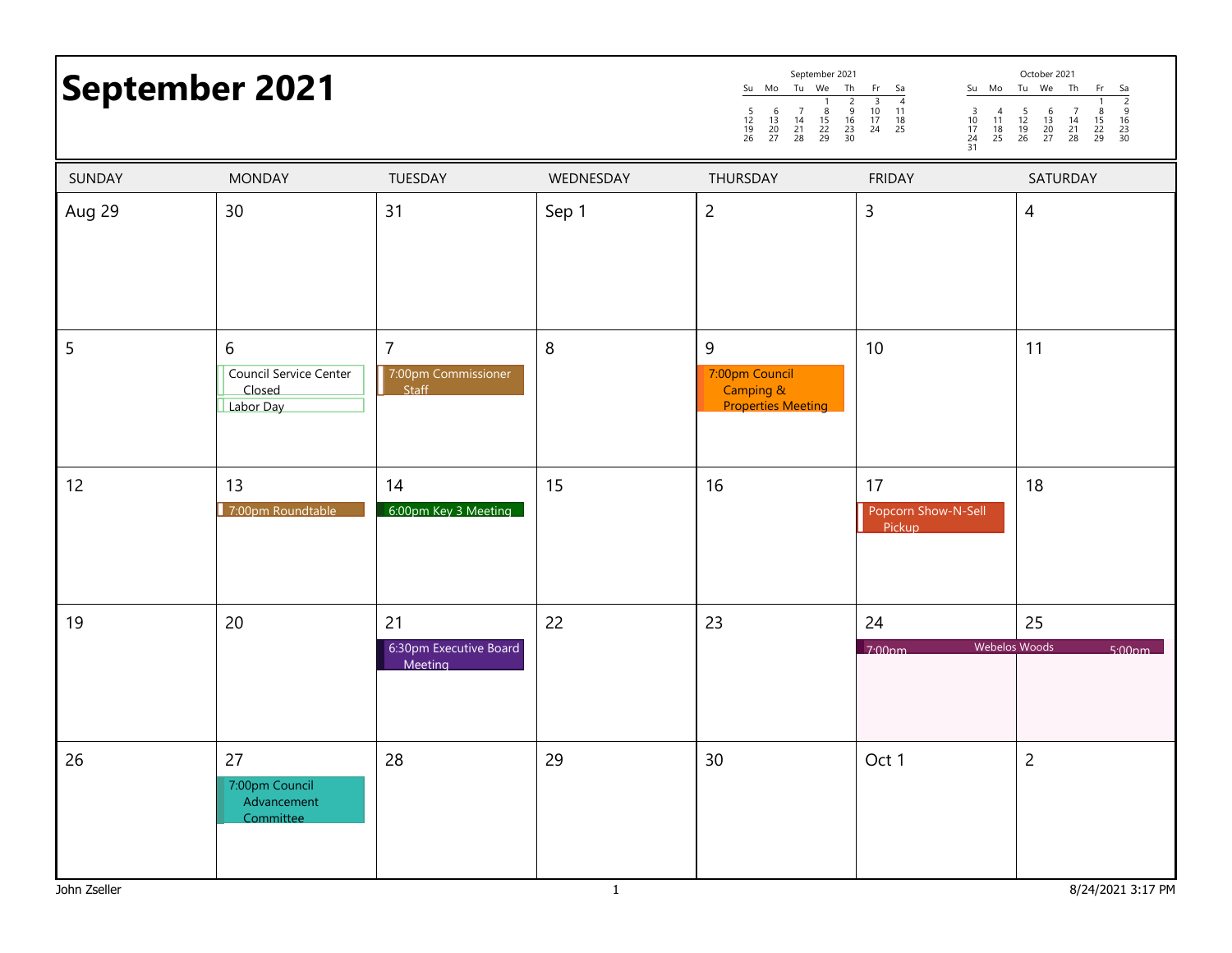| October 2021               |                                                                       |                                                    |                | October 2021<br>Su Mo Tu We Th<br>$\begin{array}{c} 6 \\ 13 \\ 20 \\ 27 \end{array}$<br>$\begin{array}{c} 7 \\ 14 \\ 21 \\ 28 \end{array}$<br>$\frac{5}{12}$<br>$\frac{12}{19}$<br>26<br>$\begin{array}{c} 4 \\ 11 \\ 18 \\ 25 \end{array}$<br>$\frac{3}{10}$<br>$\frac{17}{24}$<br>$\frac{24}{31}$ | Fr.<br>Sa<br>Su Mo<br>$\frac{2}{9}$<br>$\begin{array}{c} 7 \\ 14 \\ 21 \\ 28 \end{array}$<br>$\frac{8}{15}$<br>22<br>29<br>$\frac{8}{15}$<br>22<br>29<br>$\begin{array}{c} 16 \\ 23 \\ 30 \end{array}$ | November 2021<br>Tu We<br>Th<br>Fr<br>Sa<br>$\frac{6}{13}$<br>$\frac{20}{27}$<br>$\begin{array}{c}\n4 \\ 11 \\ 18 \\ 25\n\end{array}$<br>$\frac{5}{12}$<br>$\frac{12}{19}$<br>26<br>$\frac{2}{9}$<br>$\frac{16}{23}$<br>30<br>$\begin{array}{c}\n 3 \\  10 \\  17 \\  24\n\end{array}$ |
|----------------------------|-----------------------------------------------------------------------|----------------------------------------------------|----------------|-----------------------------------------------------------------------------------------------------------------------------------------------------------------------------------------------------------------------------------------------------------------------------------------------------|--------------------------------------------------------------------------------------------------------------------------------------------------------------------------------------------------------|----------------------------------------------------------------------------------------------------------------------------------------------------------------------------------------------------------------------------------------------------------------------------------------|
| SUNDAY                     | <b>MONDAY</b>                                                         | TUESDAY                                            | WEDNESDAY      | THURSDAY                                                                                                                                                                                                                                                                                            | <b>FRIDAY</b>                                                                                                                                                                                          | SATURDAY                                                                                                                                                                                                                                                                               |
| Sep 26                     | 27                                                                    | 28                                                 | 29             | 30                                                                                                                                                                                                                                                                                                  | Oct 1                                                                                                                                                                                                  | $\overline{c}$                                                                                                                                                                                                                                                                         |
| $\overline{3}$             | $\overline{4}$                                                        | 5<br>7:00pm Commissioner<br>Staff                  | 6              | $\overline{7}$                                                                                                                                                                                                                                                                                      | $\,8\,$                                                                                                                                                                                                | $\overline{9}$                                                                                                                                                                                                                                                                         |
| 10                         | 11                                                                    | 12                                                 | 13             | 14                                                                                                                                                                                                                                                                                                  | 15                                                                                                                                                                                                     | 16                                                                                                                                                                                                                                                                                     |
|                            | Columbus Day<br>Council Service Center<br>Closed<br>7:00pm Roundtable | 6:00pm Key 3 Meeting                               |                | 7:00pm Council<br>Camping &<br><b>Properties Meeting</b>                                                                                                                                                                                                                                            | 7:00 <sub>nm</sub>                                                                                                                                                                                     | <b>Fall Camporee</b>                                                                                                                                                                                                                                                                   |
| 17<br><b>Fall Camporee</b> | 18                                                                    | 19<br>6:30pm Council<br><b>Executive Committee</b> | 20             | 21                                                                                                                                                                                                                                                                                                  | 22                                                                                                                                                                                                     | 23                                                                                                                                                                                                                                                                                     |
| 24                         | 25<br>7:00pm Council<br>Advancement<br>Committee                      | 26                                                 | 27             | 28                                                                                                                                                                                                                                                                                                  | 29                                                                                                                                                                                                     | 30                                                                                                                                                                                                                                                                                     |
| 31<br>Halloween            | Nov 1                                                                 | $\overline{c}$                                     | $\overline{3}$ | $\overline{4}$                                                                                                                                                                                                                                                                                      | 5                                                                                                                                                                                                      | 6                                                                                                                                                                                                                                                                                      |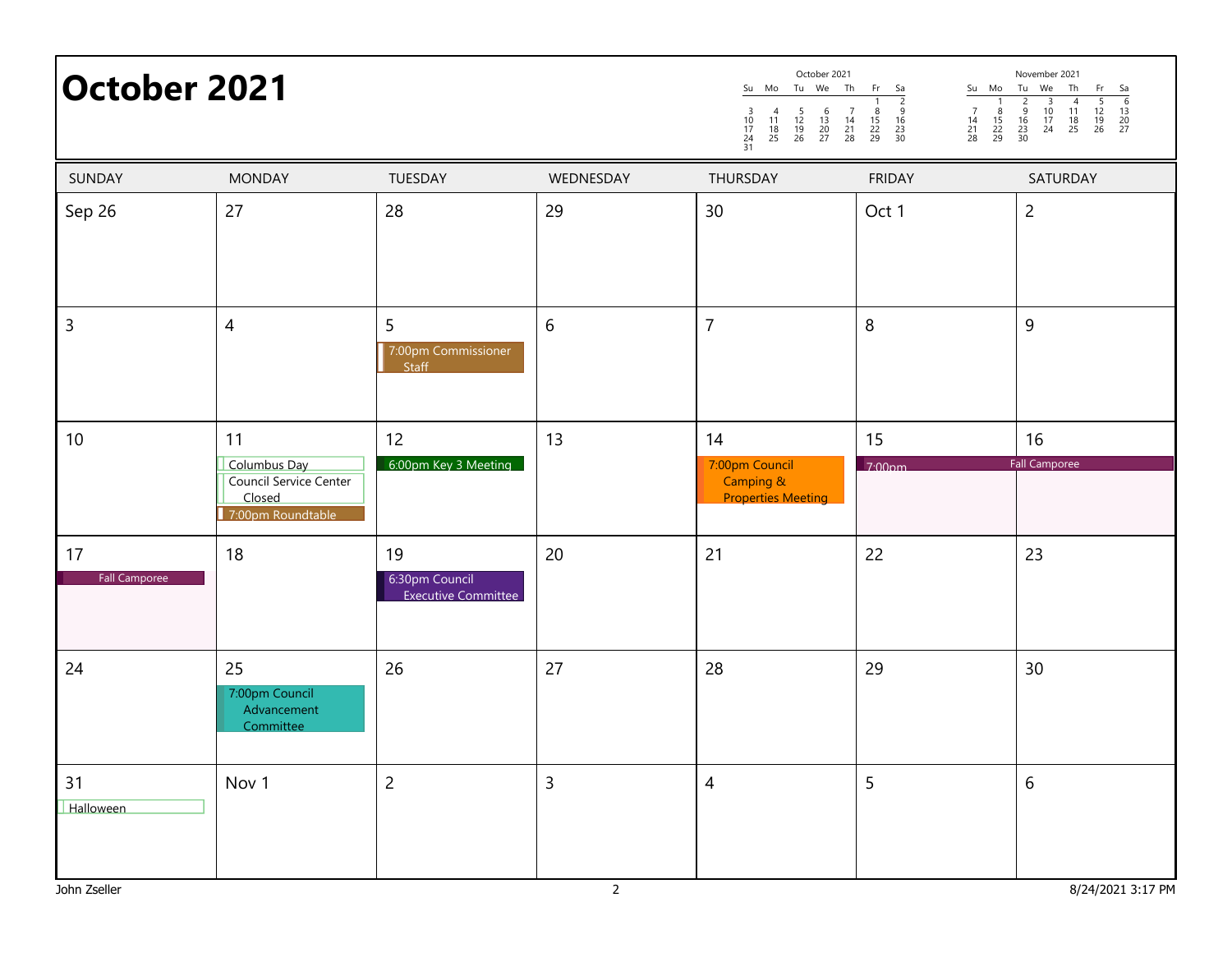## Su Mo Tu We Th Fr Sa 1 2 3 4 5 6<br>7 8 9 10 11 12 13<br>14 15 16 17 18 19 20<br>21 22 23 24 25 26 27<br>28 29 30  $\ddot{\phantom{0}}$ November 2021Su Mo Tu We Th  $Fr$  Sa 1234.<br>ا 5 6 7 8 9 10 11<br>12 13 14 15 16 17 18<br>19 20 21 22 29 30 31 December 2021**November 2021** Surve The Free Second Surve The Free Second Survey To November 2021 Oct 31 Nov 1 2 3 4 5 6 7:00pm Commissioner Staff 77 13 | 8 | 9 | 10 | 11 | 11 | 12 | 13 7:00pm Roundtable 6:00pm Key 3 Meeting 5:30pm Council Risk Management 7:00pm Council Camping & Properties Meeting 144 15 16 17 18 19 20 6:30pm Executive Board Meeting **Merit Badge Day** 211 22 23 24 25 26 27 27 7:00pm Council Advancement **Committee** Council Service Center ClosedThanksgiving **Day After Thanksgiving** 28 29 30 Dec 1 2 3 4 SUNDAY MONDAY TUESDAY WEDNESDAY THURSDAY FRIDAY SATURDAY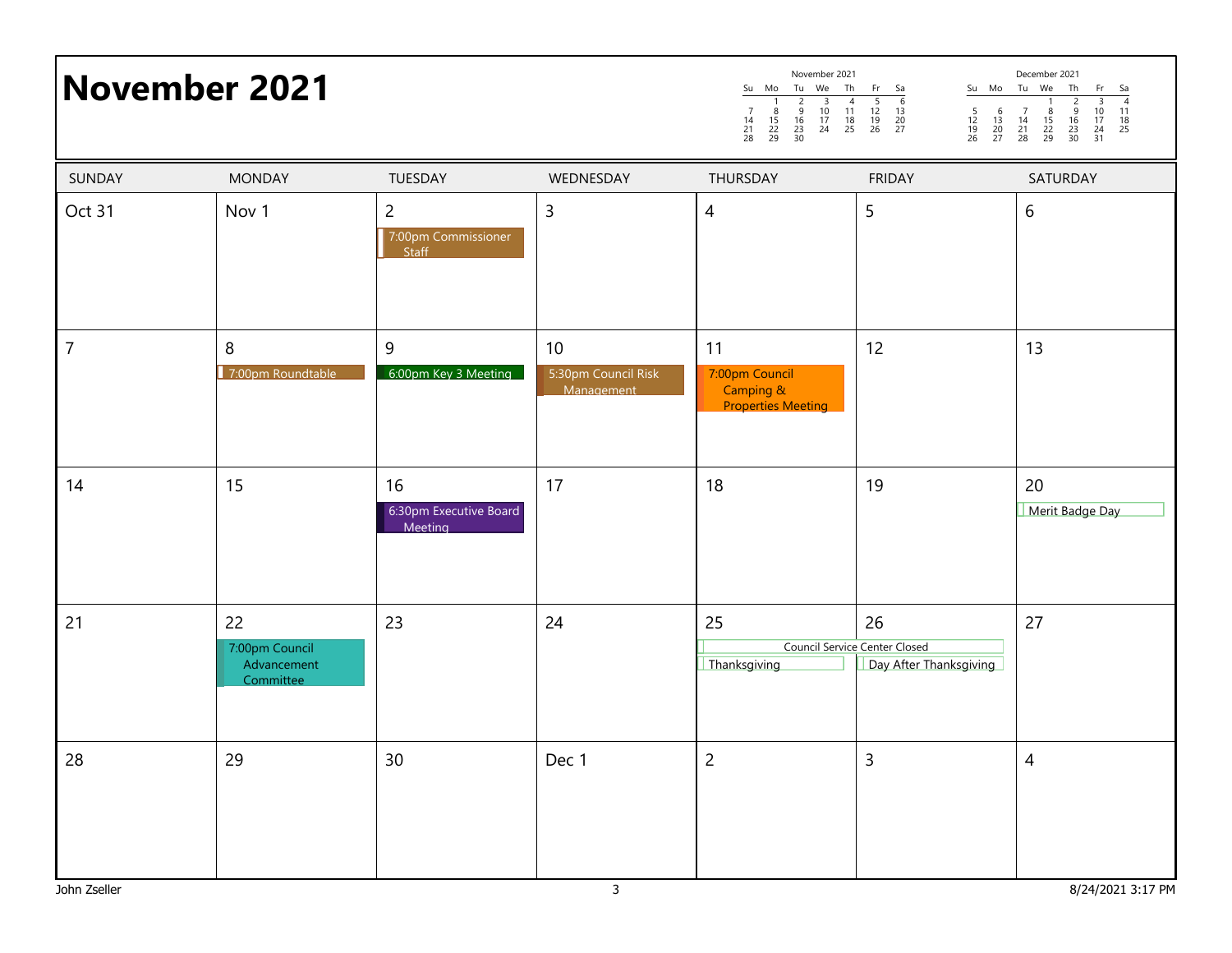## Su Mo Tu We Th Fr Sa 1234 5 6 7 8 9 10 11 12 13 14 15 16 17 18 19 20 21 22 23 24 25 26 27 28 29 30 31 December 2021<br>Su Mo Tu We Th December 2021 anually 2022 and the second of  $\frac{S_u \text{ Mo } \text{Tu} \text{ We } \text{Th } \text{Fr } S_d}{\frac{S_u \text{ Mo } \text{Tu } \text{We } \text{Th } \text{Fr } S_d}{\frac{S_u \text{ Mo } \text{Tu } \text{We } \text{Th } \text{We } \text{Tu } \text{We } \text{Tu } \text{We } \text{Tu } \text{We } \text{Tu } \text{We } \text{Tu } \text{We } \text{Tu } \text{We } \text{Tu } \text{We } \text{Tu } \text{We$

| SUNDAY | <b>MONDAY</b>                                    | TUESDAY                                                   | WEDNESDAY | THURSDAY                                                      | <b>FRIDAY</b>                                        | SATURDAY                                                           |
|--------|--------------------------------------------------|-----------------------------------------------------------|-----------|---------------------------------------------------------------|------------------------------------------------------|--------------------------------------------------------------------|
| Nov 28 | 29                                               | 30                                                        | Dec 1     | $\overline{c}$                                                | $\mathsf{3}$                                         | $\overline{4}$                                                     |
| 5      | $6\,$                                            | $\overline{7}$<br>7:00pm Commissioner<br>Staff            | 8         | 9<br>7:00pm Council<br>Camping &<br><b>Properties Meeting</b> | $10\,$                                               | 11                                                                 |
| 12     | 13<br>7:00pm Roundtable                          | 14<br>6:00pm Key 3 Meeting                                | 15        | 16                                                            | 17                                                   | 18                                                                 |
| 19     | 20                                               | 21<br>6:00pm Council<br><b>Executive Board</b><br>Meeting | 22        | 23                                                            | 24<br>Christmas Eve                                  | 25<br><b>Council Service Center Closed</b><br><b>Christmas Day</b> |
| 26     | 27<br>7:00pm Council<br>Advancement<br>Committee | 28                                                        | 29        | 30                                                            | 31<br>Council Service Center Clo ><br>New Year's Eve | Jan 1, 22                                                          |

Su Mo Tu We Th Fr Sa

1 2345678 9 10 11 12 13 14 15 16 17 18 19 20 21 22 23 24 25 26 27 28 29 30 31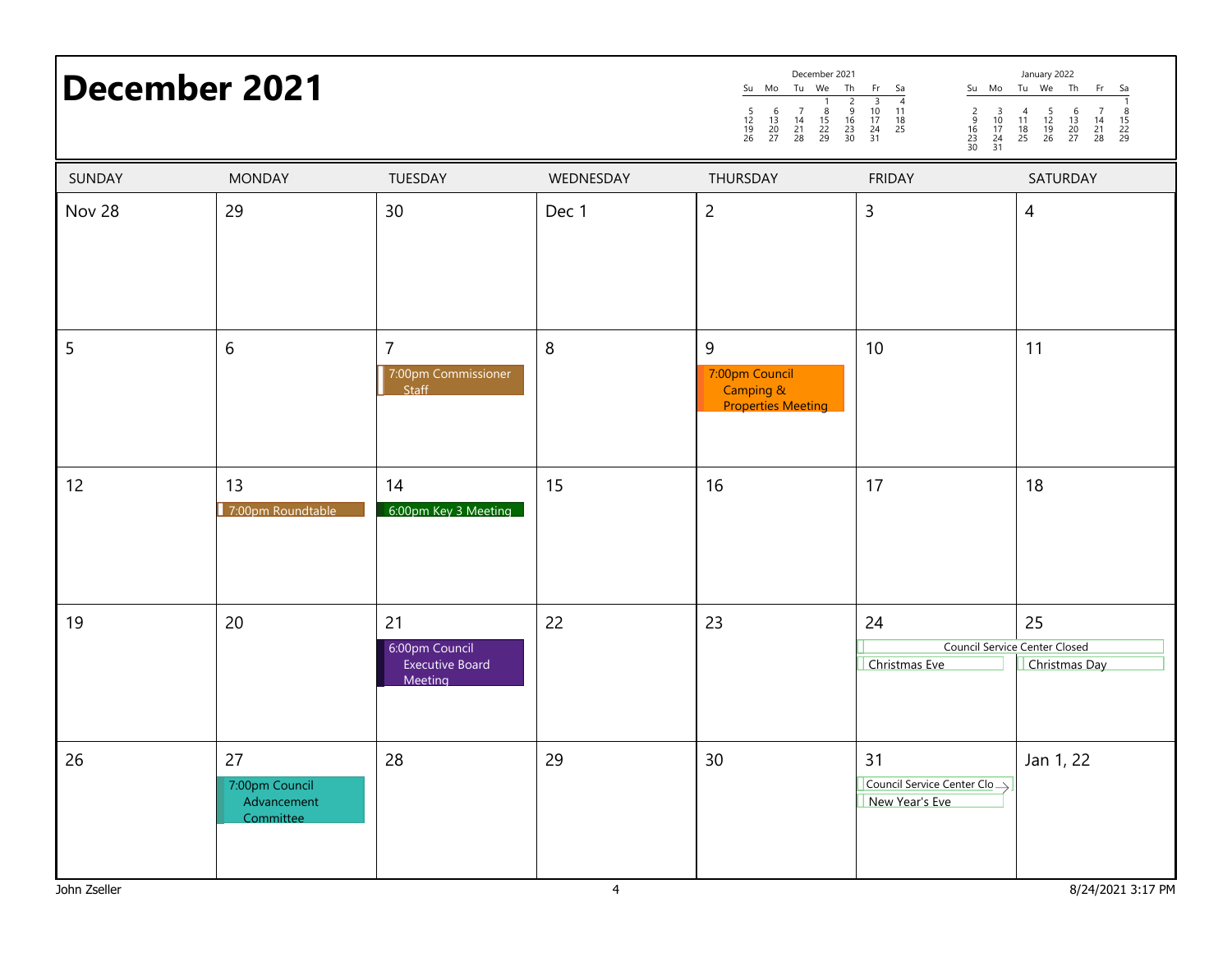|                    | January 2022                                                     |                                                |                     | January 2022<br>Su Mo Tu We Th<br>$\begin{array}{ccc} 2 & 3 \\ 9 & 10 \\ 16 & 17 \\ 23 & 24 \\ 30 & 31 \end{array}$<br>$\frac{5}{12}$<br>$\frac{12}{19}$<br>26<br>$\begin{array}{c} 6 \\ 13 \\ 20 \\ 27 \end{array}$<br>$\begin{array}{c} 4 \\ 11 \\ 18 \\ 25 \end{array}$ | Fr Sa<br>$\begin{array}{c} 7 \\ 14 \\ 21 \\ 28 \end{array}$<br>$\frac{8}{15}$<br>22<br>29 | February 2022<br>Su Mo<br>Th<br>Tu We<br>Fr<br>$\begin{array}{r} 5a \\ \hline 5 \\ 12 \\ 19 \\ 26 \end{array}$<br>$\begin{array}{c}\n2 \\ 9 \\ 16 \\ 23\n\end{array}$<br>$\begin{array}{c}\n 3 \\  10 \\  17 \\  24\n\end{array}$<br>$\begin{array}{c} 4 \\ 11 \\ 18 \\ 25 \end{array}$<br>$\begin{array}{c} 6 \\ 13 \\ 20 \\ 27 \end{array}$<br>$\begin{array}{c} 7 \\ 14 \\ 21 \\ 28 \end{array}$<br>$\begin{array}{c} 8 \\ 15 \\ 22 \end{array}$ |
|--------------------|------------------------------------------------------------------|------------------------------------------------|---------------------|----------------------------------------------------------------------------------------------------------------------------------------------------------------------------------------------------------------------------------------------------------------------------|-------------------------------------------------------------------------------------------|-----------------------------------------------------------------------------------------------------------------------------------------------------------------------------------------------------------------------------------------------------------------------------------------------------------------------------------------------------------------------------------------------------------------------------------------------------|
| SUNDAY             | <b>MONDAY</b>                                                    | TUESDAY                                        | WEDNESDAY           | THURSDAY                                                                                                                                                                                                                                                                   | <b>FRIDAY</b>                                                                             | SATURDAY                                                                                                                                                                                                                                                                                                                                                                                                                                            |
| Dec 26             | 27                                                               | 28                                             | 29                  | 30                                                                                                                                                                                                                                                                         | 31                                                                                        | Jan 1, 22<br>Council Service Center Close<br>New Year's Day                                                                                                                                                                                                                                                                                                                                                                                         |
| $\overline{c}$     | $\mathsf{3}$                                                     | $\overline{4}$<br>7:00pm Commissioner<br>Staff | 5                   | 6<br>7:00pm Eagle Dinner                                                                                                                                                                                                                                                   | $\overline{7}$                                                                            | $\,8\,$                                                                                                                                                                                                                                                                                                                                                                                                                                             |
| 9                  | 10<br>7:00pm Roundtable                                          | 11<br>6:00pm Key 3 Meeting                     | 12                  | 13<br>7:00pm Council<br>Camping &<br><b>Properties Meeting</b>                                                                                                                                                                                                             | 14                                                                                        | 15<br>Klondike                                                                                                                                                                                                                                                                                                                                                                                                                                      |
| 16                 | 17<br>Council Service Center<br>Closed<br>Martin Luther King Day | 18<br>6:30pm Council Annual<br>Meeting         | 19                  | 20                                                                                                                                                                                                                                                                         | 21                                                                                        | 22                                                                                                                                                                                                                                                                                                                                                                                                                                                  |
| 23                 | 24<br>7:00pm Council<br>Advancement<br>Committee                 | 25                                             | 26                  | 27                                                                                                                                                                                                                                                                         | 28                                                                                        | 29                                                                                                                                                                                                                                                                                                                                                                                                                                                  |
| 30<br>John Zseller | 31                                                               | Feb 1                                          | $\overline{c}$<br>5 | 3                                                                                                                                                                                                                                                                          | $\overline{4}$                                                                            | 5<br>8/24/2021 3:17 PM                                                                                                                                                                                                                                                                                                                                                                                                                              |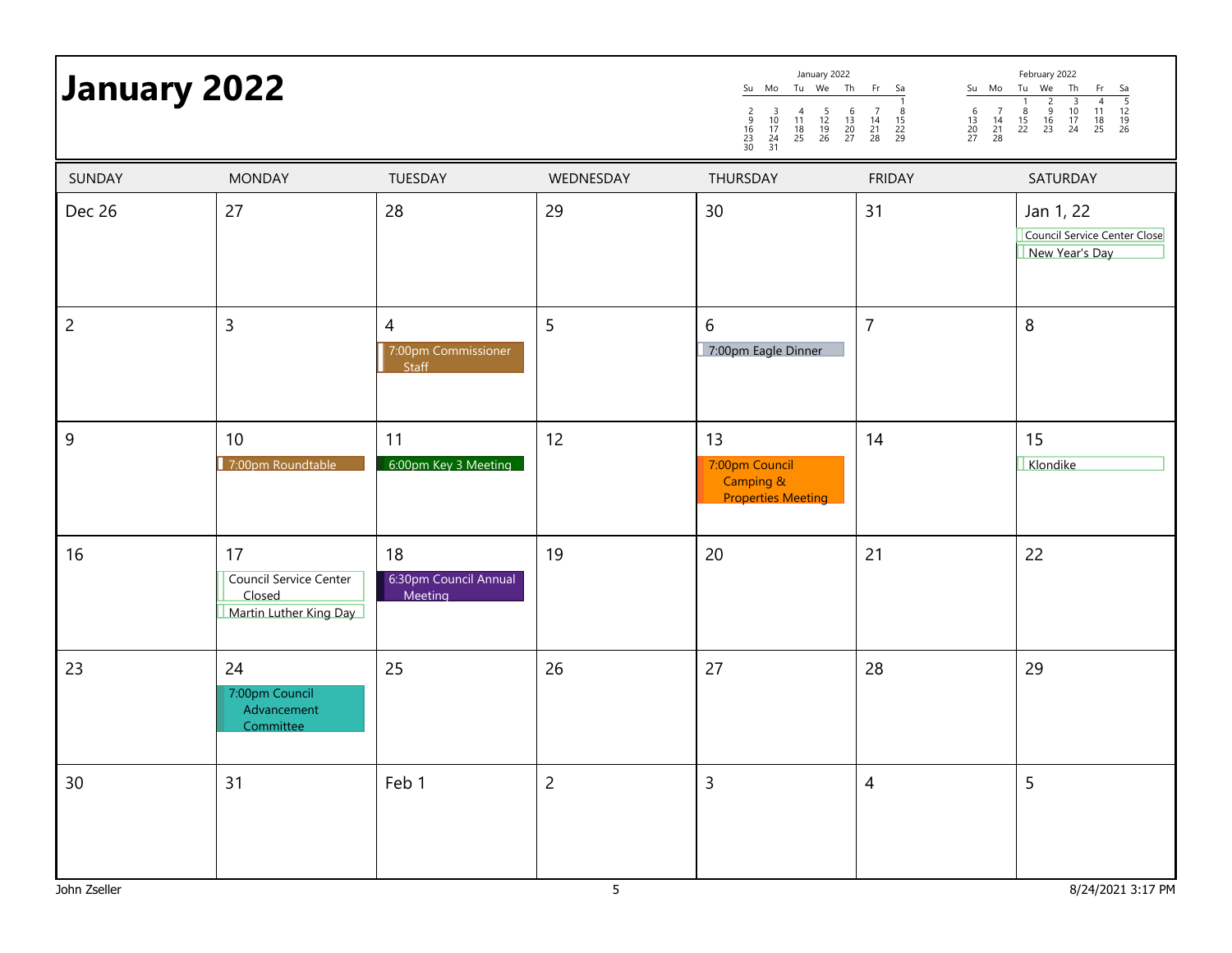| <b>February 2022</b> |                                                                  |                                                    |                                        | February 2022<br>Tu We<br>Th<br>Su Mo<br>$\frac{2}{9}$<br>$\frac{16}{23}$<br>$\frac{3}{10}$<br>$\frac{17}{24}$<br>$\begin{array}{c} 7 \\ 14 \\ 21 \\ 28 \end{array}$<br>$\begin{array}{c} 6 \\ 13 \\ 20 \\ 27 \end{array}$<br>$\begin{array}{c} 8 \\ 15 \\ 22 \end{array}$ | Fr<br>Su Mo<br>Sa<br>$\frac{5}{12}$<br>$\frac{12}{19}$<br>26<br>$\overline{4}$<br>$\frac{11}{18}$<br>$\frac{18}{25}$<br>$\begin{array}{c} 6 \\ 13 \\ 20 \\ 27 \end{array}$<br>$\begin{array}{c} 7 \\ 14 \\ 21 \\ 28 \end{array}$ | March 2022<br>Tu We<br>Th<br>Fr<br>Sa<br>$\frac{5}{12}$<br>$\frac{12}{19}$<br>26<br>$\overline{4}$<br>$\overline{3}$<br>$\frac{10}{17}$<br>$\frac{24}{31}$<br>$\frac{11}{18}$<br>25<br>$\frac{9}{16}$<br>$\frac{23}{30}$<br>$\frac{8}{15}$<br>22<br>29 |
|----------------------|------------------------------------------------------------------|----------------------------------------------------|----------------------------------------|----------------------------------------------------------------------------------------------------------------------------------------------------------------------------------------------------------------------------------------------------------------------------|----------------------------------------------------------------------------------------------------------------------------------------------------------------------------------------------------------------------------------|--------------------------------------------------------------------------------------------------------------------------------------------------------------------------------------------------------------------------------------------------------|
| SUNDAY               | <b>MONDAY</b>                                                    | TUESDAY                                            | WEDNESDAY                              | THURSDAY                                                                                                                                                                                                                                                                   | <b>FRIDAY</b>                                                                                                                                                                                                                    | SATURDAY                                                                                                                                                                                                                                               |
| <b>Jan 30</b>        | 31                                                               | Feb 1<br>7:00pm Commissioner<br>Staff              | $\overline{c}$<br>Groundhog Day        | 3                                                                                                                                                                                                                                                                          | $\overline{4}$                                                                                                                                                                                                                   | 5                                                                                                                                                                                                                                                      |
| 6                    | $\overline{7}$                                                   | 8<br>6:00pm Key 3 Meeting                          | 9<br>5:30pm Council Risk<br>Management | 10 <sup>°</sup><br>7:00pm Council<br>Camping &<br><b>Properties Meeting</b>                                                                                                                                                                                                | 11                                                                                                                                                                                                                               | 12                                                                                                                                                                                                                                                     |
| 13                   | 14<br>Valentine's Day<br>7:00pm Roundtable                       | 15<br>6:00pm Council<br><b>Executive Committee</b> | 16                                     | 17                                                                                                                                                                                                                                                                         | 18                                                                                                                                                                                                                               | 19                                                                                                                                                                                                                                                     |
| 20                   | 21<br><b>Council Service Center</b><br>Closed<br>Presidents' Day | 22                                                 | 23                                     | 24                                                                                                                                                                                                                                                                         | 25                                                                                                                                                                                                                               | 26                                                                                                                                                                                                                                                     |
| 27                   | 28<br>7:00pm Council<br>Advancement<br>Committee                 | Mar 1                                              | $\overline{c}$                         | $\overline{3}$                                                                                                                                                                                                                                                             | $\overline{4}$                                                                                                                                                                                                                   | 5                                                                                                                                                                                                                                                      |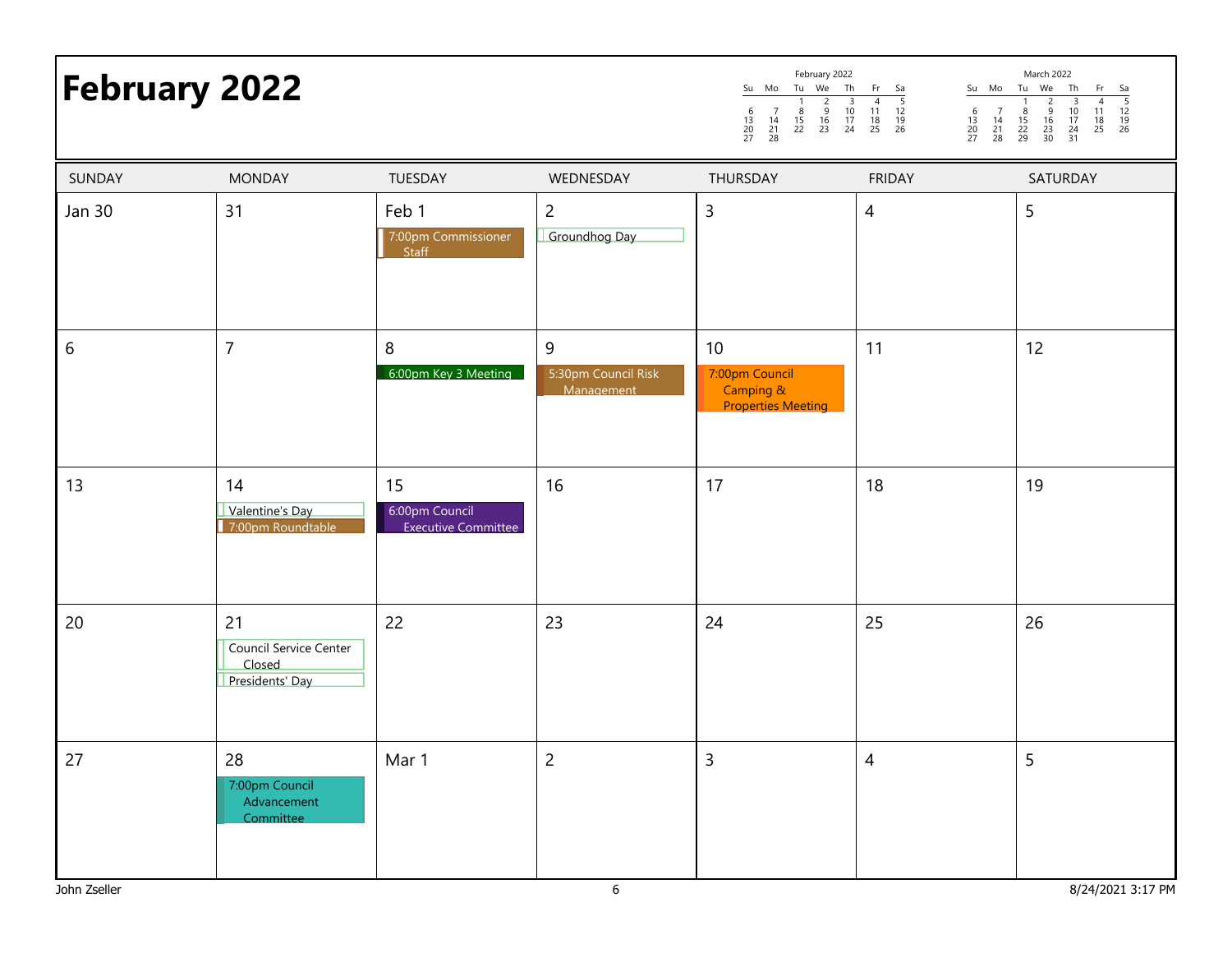|                   |       |    | March 2022 |          |    |                    |                |          |             | April 2022 |          |                      |  |
|-------------------|-------|----|------------|----------|----|--------------------|----------------|----------|-------------|------------|----------|----------------------|--|
| <b>March 2022</b> | Su Mo |    |            |          |    | Tu We Th Fr Sa     |                |          |             |            |          | Su Mo Tu We Th Fr Sa |  |
|                   | 27 28 | 29 | 23<br>30   | 1∩<br>24 | 25 | -12<br>-19<br>- 26 | 10<br>17<br>24 | 18<br>25 | 12<br>26 27 |            | 14<br>28 | 22<br>29 30          |  |
|                   |       |    |            |          |    |                    |                |          |             |            |          |                      |  |

| SUNDAY           | <b>MONDAY</b>                                    | TUESDAY                                 | WEDNESDAY      | THURSDAY                                                       | <b>FRIDAY</b>  | SATURDAY          |
|------------------|--------------------------------------------------|-----------------------------------------|----------------|----------------------------------------------------------------|----------------|-------------------|
| Feb 27           | 28                                               | Mar 1<br>7:00pm Commissioner<br>Staff   | $\overline{2}$ | $\mathsf{3}$                                                   | $\overline{4}$ | 5                 |
| $\boldsymbol{6}$ | $\overline{7}$                                   | $\, 8$<br>6:00pm Key 3 Meeting          | 9              | 10<br>7:00pm Council<br>Camping &<br><b>Properties Meeting</b> | 11             | 12                |
| 13               | 14<br>7:00pm Roundtable                          | 15<br>6:30pm Executive Board<br>Meeting | 16             | 17<br>St. Patrick's Day                                        | 18             | 19                |
| 20               | 21                                               | 22                                      | 23             | 24                                                             | 25             | 26                |
| 27               | 28<br>7:00pm Council<br>Advancement<br>Committee | 29                                      | 30             | 31                                                             | Apr 1          | $\overline{c}$    |
| John Zseller     |                                                  |                                         | $\overline{7}$ |                                                                |                | 8/24/2021 3:17 PM |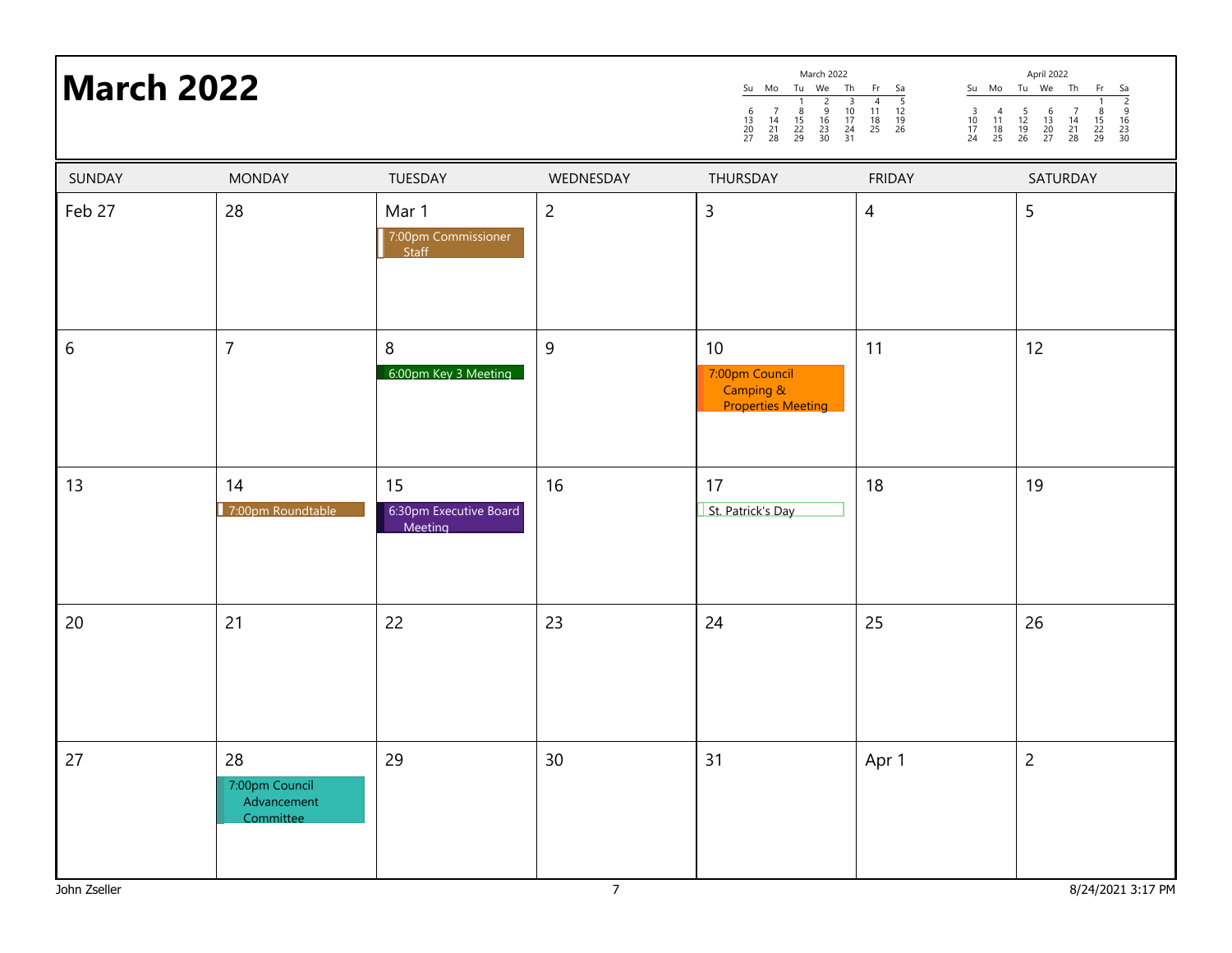## May 2022 **April 2022**

|                     |                |                | April 2022     |                |                     |                     |                     |                     |                      | May 2022      |                |                     |                |
|---------------------|----------------|----------------|----------------|----------------|---------------------|---------------------|---------------------|---------------------|----------------------|---------------|----------------|---------------------|----------------|
| Su                  | Mo             | Tu             | We             | Th             | Fr                  | Sa                  | Su                  | Mo                  | Tu                   | We            | Th             | Fr                  | Sa             |
| 3<br>10<br>17<br>24 | 11<br>18<br>25 | 12<br>19<br>26 | 13<br>20<br>27 | 14<br>21<br>28 | 8<br>15<br>22<br>29 | q<br>16<br>23<br>30 | 8<br>15<br>22<br>29 | 9<br>16<br>23<br>30 | 10<br>17<br>24<br>31 | 4<br>18<br>25 | 12<br>19<br>26 | 6<br>13<br>20<br>27 | 14<br>21<br>28 |

| SUNDAY         | <b>MONDAY</b>                                    | TUESDAY                                     | WEDNESDAY      | THURSDAY                                                       | <b>FRIDAY</b> | SATURDAY          |
|----------------|--------------------------------------------------|---------------------------------------------|----------------|----------------------------------------------------------------|---------------|-------------------|
| Mar 27         | 28                                               | 29                                          | 30             | 31                                                             | Apr 1         | $\overline{2}$    |
| $\overline{3}$ | $\overline{4}$                                   | 5<br>7:00pm Commissioner<br>$s$ taff        | $\sqrt{6}$     | $\overline{7}$                                                 | $\, 8$        | 9                 |
| $10$           | 11<br>7:00pm Roundtable                          | 12<br>6:00pm Key 3 Meeting                  | 13             | 14<br>7:00pm Council<br>Camping &<br><b>Properties Meeting</b> | 15            | 16                |
| 17<br>Easter   | 18                                               | 19<br>6:00pm Council<br>Executive Committee | 20             | 21                                                             | 22            | 23                |
| 24             | 25<br>7:00pm Council<br>Advancement<br>Committee | 26                                          | 27             | 28<br>Council Adult<br><b>Recognition Dinner</b>               | 29            | 30                |
| John Zseller   |                                                  |                                             | $8\phantom{1}$ |                                                                |               | 8/24/2021 3:17 PM |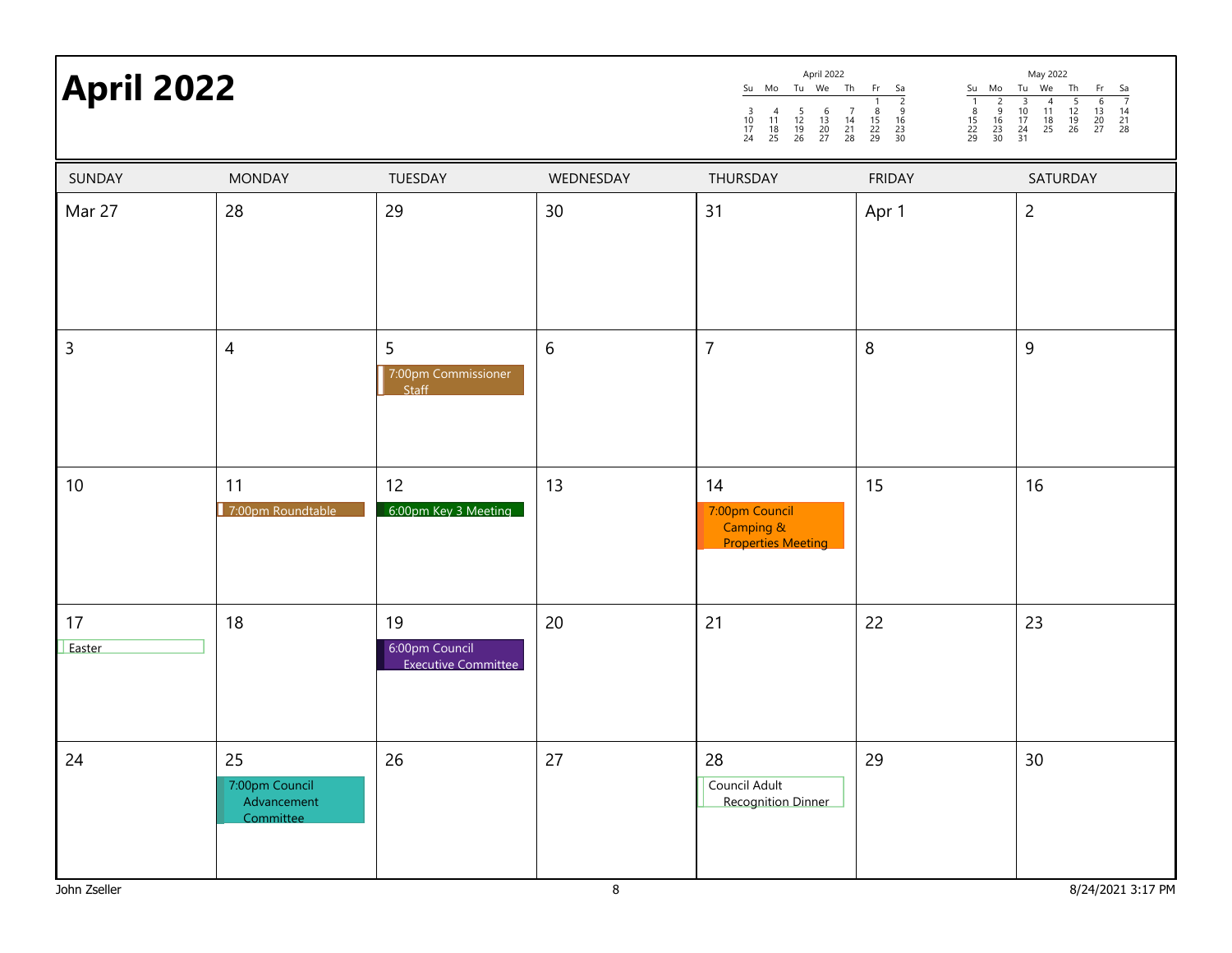15

22

| <b>May 2022</b>              |                                                                      |                                              |                                         | May 2022<br>Tu We<br>Th<br>Mo<br>Su<br>$\begin{array}{c}\n2 \\ 2 \\ 16 \\ 23 \\ 30\n\end{array}$<br>$\begin{array}{c}\n 3 \\  10 \\  17 \\  24 \\  31\n\end{array}$<br>$\begin{array}{c}\n4 \\ 11 \\ 18 \\ 25\n\end{array}$<br>$\frac{5}{12}$<br>$\frac{12}{19}$<br>26<br>$\frac{8}{15}$<br>22<br>29 | Su Mo Tu We<br>Fr<br>Sa<br>$\frac{7}{14}$<br>$\frac{14}{21}$<br>$\frac{21}{28}$<br>$\frac{6}{13}$<br>$\frac{13}{20}$<br>$\frac{20}{27}$<br>$\frac{5}{12}$<br>$\frac{12}{19}$<br>26<br>$\begin{array}{c} 6 \\ 13 \\ 20 \\ 27 \end{array}$ | June 2022<br>Th<br>Fr<br>Sa<br>$\frac{4}{11}$<br>$\frac{18}{25}$<br>$\begin{array}{c}\n3 \\ 10 \\ 17 \\ 24\n\end{array}$<br>$\frac{6}{9}$<br>$\frac{16}{23}$<br>$\frac{23}{30}$<br>$\frac{8}{15}$<br>22<br>29<br>$\begin{array}{c} 7 \\ 14 \\ 21 \\ 28 \end{array}$ |
|------------------------------|----------------------------------------------------------------------|----------------------------------------------|-----------------------------------------|------------------------------------------------------------------------------------------------------------------------------------------------------------------------------------------------------------------------------------------------------------------------------------------------------|------------------------------------------------------------------------------------------------------------------------------------------------------------------------------------------------------------------------------------------|---------------------------------------------------------------------------------------------------------------------------------------------------------------------------------------------------------------------------------------------------------------------|
| SUNDAY                       | <b>MONDAY</b>                                                        | TUESDAY                                      | WEDNESDAY                               | THURSDAY                                                                                                                                                                                                                                                                                             | <b>FRIDAY</b>                                                                                                                                                                                                                            | SATURDAY                                                                                                                                                                                                                                                            |
| May 1                        | $\overline{c}$                                                       | $\mathsf{3}$<br>7:00pm Commissioner<br>Staff | $\overline{4}$                          | 5                                                                                                                                                                                                                                                                                                    | 6                                                                                                                                                                                                                                        | $\overline{7}$<br>Council Clay Shoot                                                                                                                                                                                                                                |
| 8<br>Mother's Day            | 9<br>7:00pm Roundtable                                               | 10<br>6:00pm Key 3 Meeting                   | 11<br>5:30pm Council Risk<br>Management | 12<br>7:00pm Council<br>Camping &<br><b>Properties Meeting</b>                                                                                                                                                                                                                                       | 13                                                                                                                                                                                                                                       | 14                                                                                                                                                                                                                                                                  |
| 15                           | 16                                                                   | 17<br>6:30pm Executive Board<br>Meeting      | 18                                      | 19                                                                                                                                                                                                                                                                                                   | 20<br>7.00 <sub>nm</sub>                                                                                                                                                                                                                 | 21<br><b>Spring Camporee</b>                                                                                                                                                                                                                                        |
| 22<br><b>Spring Camporee</b> | 23<br>10:00am<br>7:00pm Council<br>Advancement<br>Committee          | 24                                           | 25                                      | 26                                                                                                                                                                                                                                                                                                   | 27                                                                                                                                                                                                                                       | 28                                                                                                                                                                                                                                                                  |
| 29                           | 30<br><b>Council Service Center</b><br>Closed<br><b>Memorial Day</b> | 31                                           | Jun 1                                   | $\overline{c}$                                                                                                                                                                                                                                                                                       | $\mathsf 3$                                                                                                                                                                                                                              | $\overline{4}$                                                                                                                                                                                                                                                      |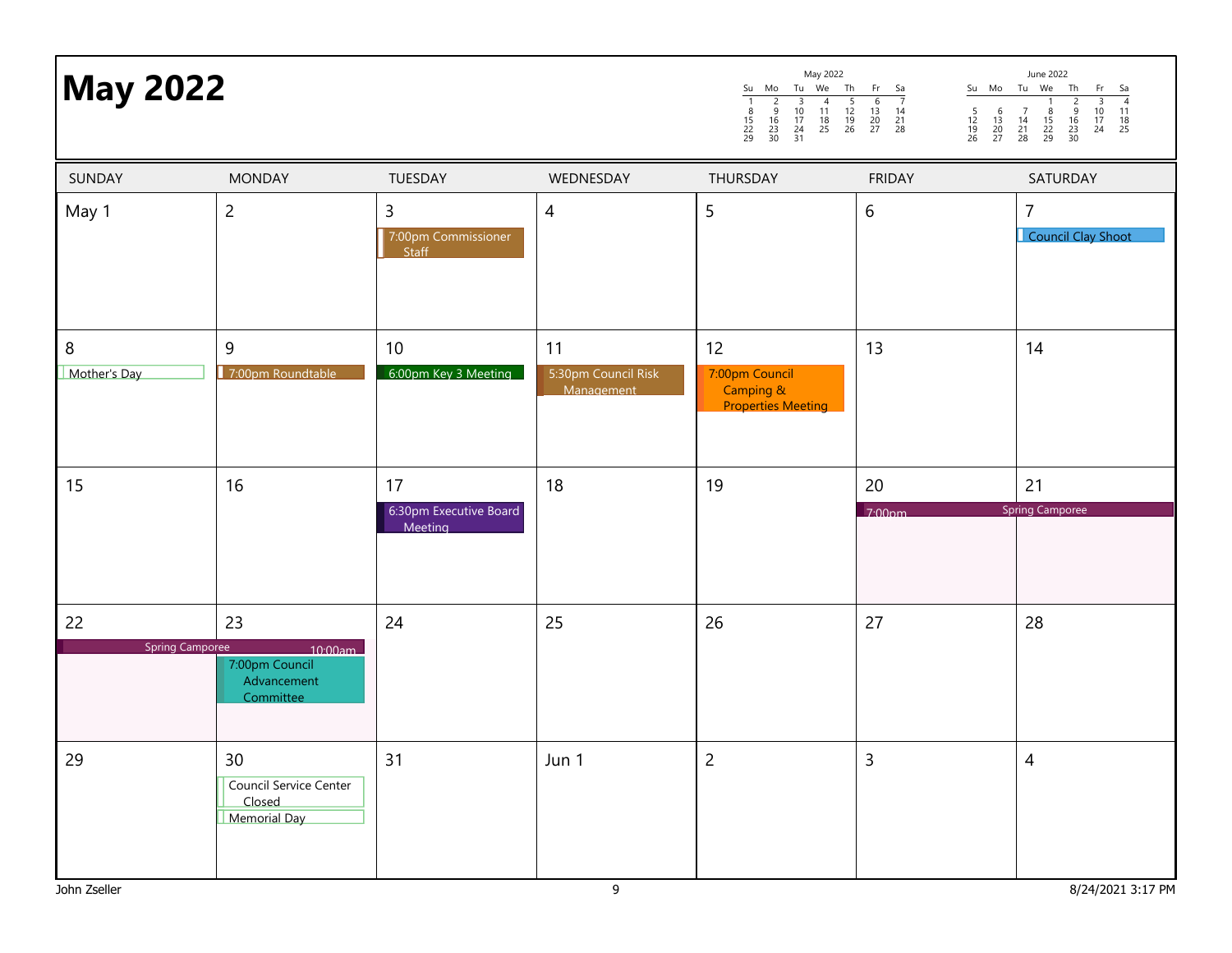|                  |    |                      |    | June 2022 |                |      |          |                      |    | <b>July 2022</b> |
|------------------|----|----------------------|----|-----------|----------------|------|----------|----------------------|----|------------------|
| <b>June 2022</b> |    | Su Mo Tu We Th Fr Sa |    |           |                |      |          |                      |    | Su Mo Tu We      |
|                  | 19 | 20<br>26 27 28 29 30 | 14 | $\sim$ 22 | 10 11<br>24 25 | - 18 | 10<br>31 | 17 18<br>24 25 26 27 | 19 |                  |

| Su                        | Mo             | Tu                  | <br>We              | Th             | Fr                  | Sa                  |  |
|---------------------------|----------------|---------------------|---------------------|----------------|---------------------|---------------------|--|
| 3<br>10<br>17<br>24<br>31 | 11<br>18<br>25 | 5<br>12<br>19<br>26 | 6<br>13<br>20<br>27 | 14<br>21<br>28 | 8<br>15<br>22<br>29 | 9<br>16<br>23<br>30 |  |

| SUNDAY             | <b>MONDAY</b>                                    | TUESDAY                                        | WEDNESDAY      | THURSDAY                                                      | <b>FRIDAY</b> | SATURDAY          |
|--------------------|--------------------------------------------------|------------------------------------------------|----------------|---------------------------------------------------------------|---------------|-------------------|
| May 29             | 30                                               | 31                                             | Jun 1          | $\overline{c}$                                                | 3             | $\overline{4}$    |
| 5                  | $\sqrt{6}$                                       | $\overline{7}$<br>7:00pm Commissioner<br>Staff | $8\phantom{1}$ | 9<br>7:00pm Council<br>Camping &<br><b>Properties Meeting</b> | $10$          | 11                |
| 12                 | 13<br>7:00pm Roundtable                          | 14<br>6:00pm Key 3 Meeting                     | 15             | 16                                                            | 17            | 18                |
| 19<br>Father's Day | 20                                               | 21<br>6:00pm Council<br>Executive Committee    | 22             | 23                                                            | 24            | 25                |
| 26                 | 27<br>7:00pm Council<br>Advancement<br>Committee | 28                                             | 29             | $30\,$                                                        | Jul 1         | $\overline{2}$    |
| John Zseller       |                                                  |                                                | 10             |                                                               |               | 8/24/2021 3:17 PM |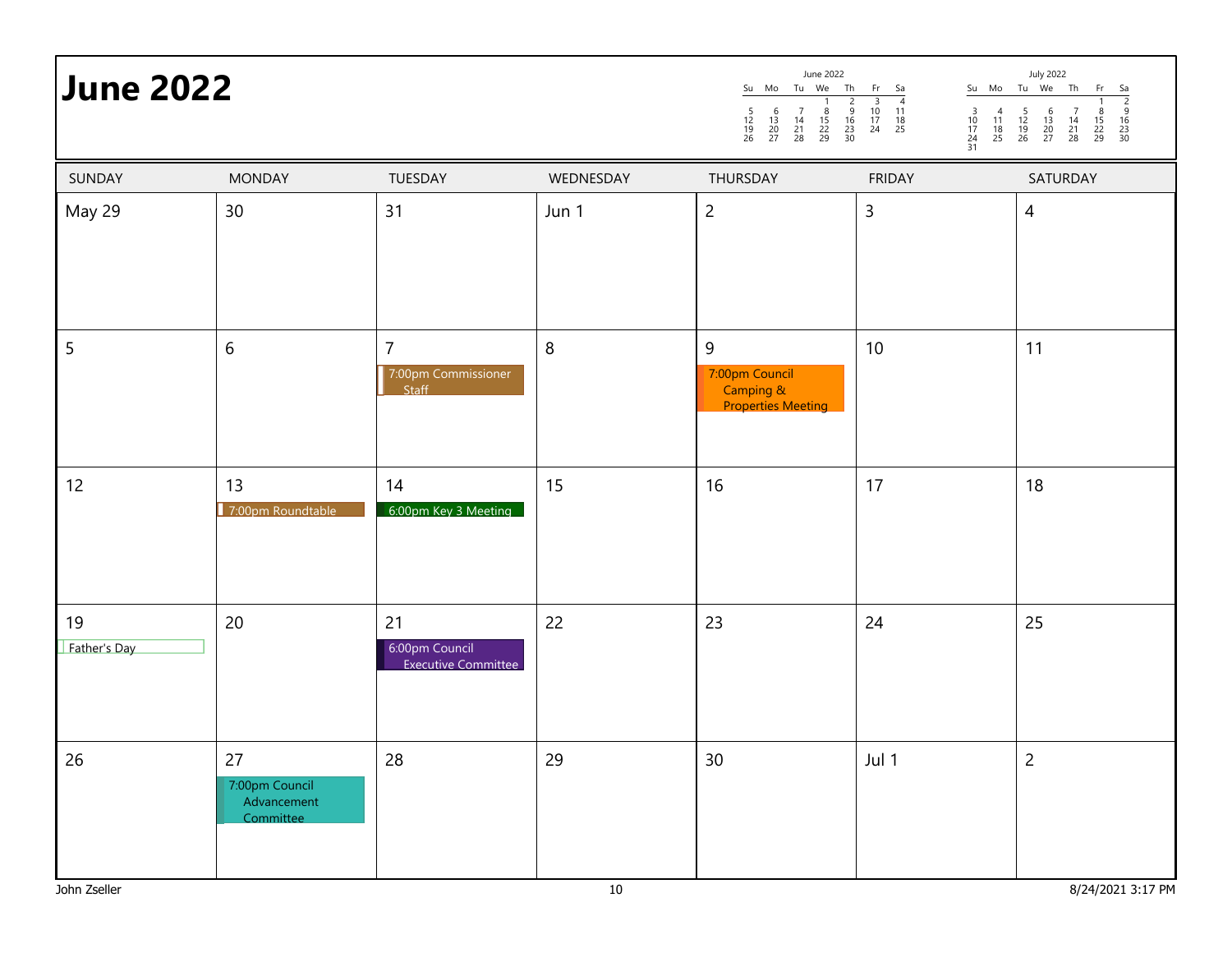| <b>July 2022</b>           |                                                             |                                     |                                               | <b>July 2022</b><br>Su Mo Tu We Th<br>4 5 6<br>11 12 13<br>18 19 20<br>25 26 27<br>$\begin{array}{c} 7 \\ 14 \\ 21 \\ 28 \end{array}$<br>$\frac{3}{10}$<br>$\frac{17}{24}$<br>$\frac{24}{31}$ | Fr<br>Su Mo<br>$\begin{array}{r} 6a \\ \hline 2 \\ 9 \\ 16 \\ 23 \\ 30 \end{array}$<br>$\overline{1}$<br>$\begin{array}{c} 7 \\ 14 \\ 21 \\ 28 \end{array}$<br>$\frac{8}{15}$<br>22<br>29<br>$\frac{8}{15}$<br>22<br>29 | August 2022<br>Tu We<br>Th<br>Fr<br>$\begin{array}{r} 5a \\ \hline 6 \\ 13 \\ 20 \\ 27 \end{array}$<br>$\frac{5}{12}$<br>$\frac{12}{19}$<br>26<br>$\begin{array}{c}\n 3 \\  10 \\  17 \\  24 \\  31\n\end{array}$<br>$\frac{4}{11}$<br>$\frac{18}{25}$<br>$\overline{c}$<br>$\frac{6}{9}$<br>$\frac{16}{23}$<br>$\frac{23}{30}$ |
|----------------------------|-------------------------------------------------------------|-------------------------------------|-----------------------------------------------|-----------------------------------------------------------------------------------------------------------------------------------------------------------------------------------------------|-------------------------------------------------------------------------------------------------------------------------------------------------------------------------------------------------------------------------|---------------------------------------------------------------------------------------------------------------------------------------------------------------------------------------------------------------------------------------------------------------------------------------------------------------------------------|
| SUNDAY                     | <b>MONDAY</b>                                               | TUESDAY                             | WEDNESDAY                                     | THURSDAY                                                                                                                                                                                      | <b>FRIDAY</b>                                                                                                                                                                                                           | SATURDAY                                                                                                                                                                                                                                                                                                                        |
| <b>Jun 26</b>              | 27                                                          | 28                                  | 29                                            | 30                                                                                                                                                                                            | Jul 1<br><b>Camp Strang Staff</b><br><b>Reports</b>                                                                                                                                                                     | $\overline{c}$                                                                                                                                                                                                                                                                                                                  |
| 3                          | $\overline{4}$                                              | 5                                   | 6                                             | $\overline{7}$                                                                                                                                                                                | 8                                                                                                                                                                                                                       | 9                                                                                                                                                                                                                                                                                                                               |
|                            | <b>Council Service Center</b><br>Closed<br>Independence Day | 7:00pm Commissioner<br><b>Staff</b> | <b>Camp Strang Staff Week</b>                 |                                                                                                                                                                                               |                                                                                                                                                                                                                         |                                                                                                                                                                                                                                                                                                                                 |
| 10                         | 11                                                          | 12                                  | 13                                            | 14                                                                                                                                                                                            | 15                                                                                                                                                                                                                      | 16                                                                                                                                                                                                                                                                                                                              |
|                            | 7:00pm Roundtable                                           | 6:00pm Key 3 Meeting                | Camp Strang - Week 1                          | 7:00pm Council<br>Camping &<br><b>Properties Meeting</b>                                                                                                                                      |                                                                                                                                                                                                                         | 10:30am Council Alumni<br>Day (Edmund D.<br><b>Strang Scout</b>                                                                                                                                                                                                                                                                 |
| 17                         | 18                                                          | 19                                  | 20                                            | 21                                                                                                                                                                                            | 22                                                                                                                                                                                                                      | 23                                                                                                                                                                                                                                                                                                                              |
|                            |                                                             |                                     | Camp Strang - Week 2<br>Cub Day Camp - Week 1 |                                                                                                                                                                                               |                                                                                                                                                                                                                         |                                                                                                                                                                                                                                                                                                                                 |
|                            |                                                             |                                     |                                               |                                                                                                                                                                                               | 1:30pm Council<br><b>Executive Board</b>                                                                                                                                                                                |                                                                                                                                                                                                                                                                                                                                 |
| 24                         | 25                                                          | 26                                  | 27<br>Camp Strang - Week 3                    | 28                                                                                                                                                                                            | 29                                                                                                                                                                                                                      | 30                                                                                                                                                                                                                                                                                                                              |
|                            |                                                             |                                     | Cub Day Camp - Week 2                         |                                                                                                                                                                                               |                                                                                                                                                                                                                         |                                                                                                                                                                                                                                                                                                                                 |
|                            | 7:00pm Council<br>Advancement                               |                                     |                                               |                                                                                                                                                                                               |                                                                                                                                                                                                                         |                                                                                                                                                                                                                                                                                                                                 |
| 31<br>Camp Strang - Week 4 | Aug 1                                                       | $\overline{2}$                      | $\mathsf{3}$                                  | 4                                                                                                                                                                                             | 5                                                                                                                                                                                                                       | 6                                                                                                                                                                                                                                                                                                                               |
| John Zseller               |                                                             |                                     | $11\,$                                        |                                                                                                                                                                                               |                                                                                                                                                                                                                         | 8/24/2021 3:17 PM                                                                                                                                                                                                                                                                                                               |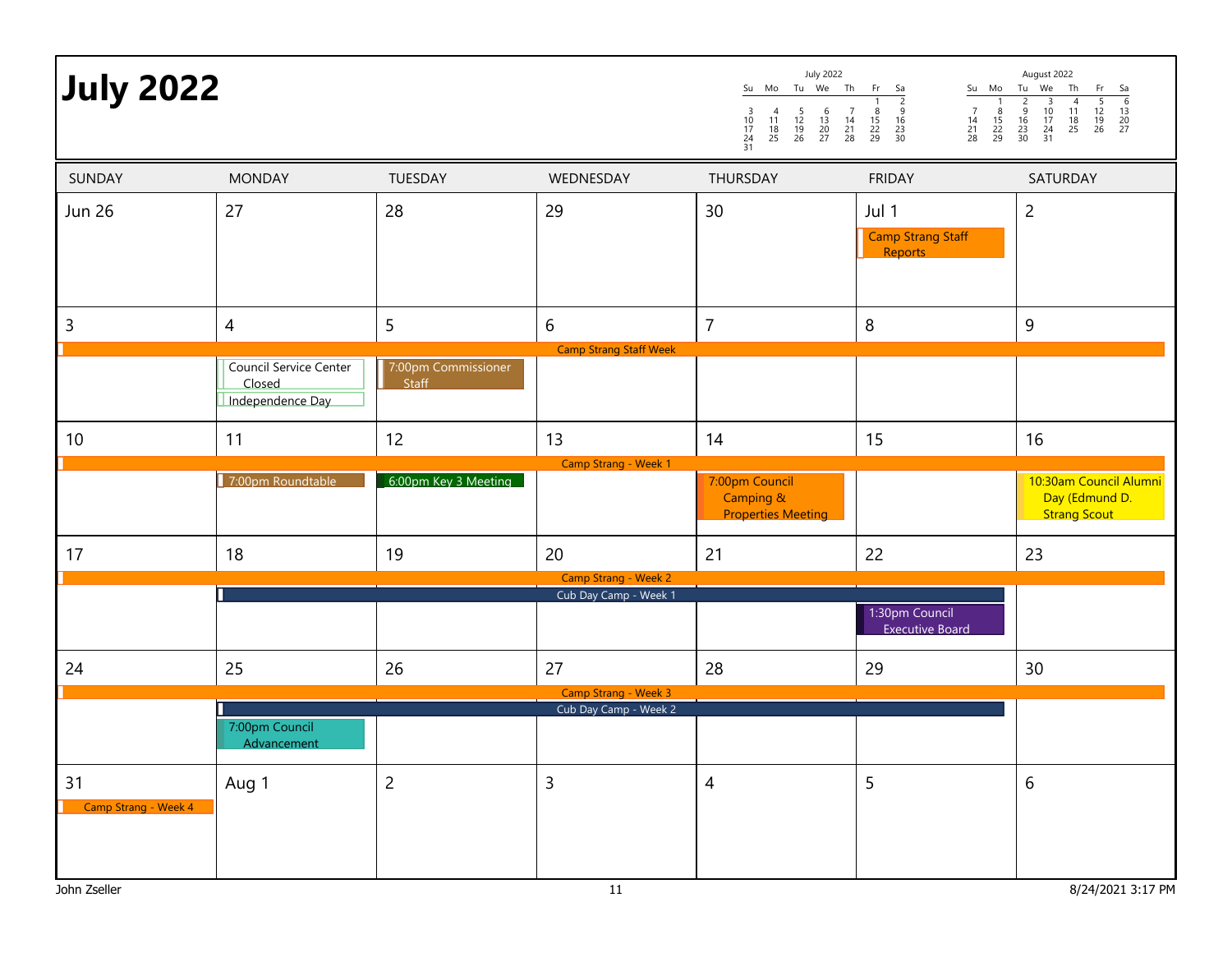| <b>August 2022</b> |                                                  |                                                    | August 2022<br>Su Mo<br>Tu We<br>$\begin{array}{c}\n2 \\ 9 \\ 16 \\ 23 \\ 30\n\end{array}$<br>$\begin{array}{c}\n 3 \\  10 \\  17 \\  24 \\  31\n\end{array}$<br>$\frac{8}{15}$<br>22<br>29<br>$\overline{7}$<br>$\frac{14}{21}$<br>28 | Th<br>Fr<br>Sa<br>$\frac{-1}{6}$<br>13<br>20<br>27<br>$\frac{5}{12}$<br>$\frac{12}{19}$<br>26<br>$\begin{array}{c}\n4 \\ 11 \\ 18 \\ 25\n\end{array}$ | September 2022<br>Su Mo Tu We<br>Th<br>Fr<br>$\begin{array}{r} 5a \\ \hline 3 \\ 10 \\ 17 \\ 24 \end{array}$<br>$\begin{array}{c}\n2 \\ 2 \\ 16 \\ 23 \\ 30\n\end{array}$<br>$\frac{5}{12}$<br>$\frac{12}{19}$<br>26<br>$\begin{array}{c} 6 \\ 13 \\ 20 \\ 27 \end{array}$<br>$\frac{8}{15}$<br>22<br>29<br>$\begin{array}{c} 4 \\ 11 \\ 18 \\ 25 \end{array}$<br>$\begin{array}{c} 7 \\ 14 \\ 21 \\ 28 \end{array}$ |                        |  |
|--------------------|--------------------------------------------------|----------------------------------------------------|----------------------------------------------------------------------------------------------------------------------------------------------------------------------------------------------------------------------------------------|-------------------------------------------------------------------------------------------------------------------------------------------------------|----------------------------------------------------------------------------------------------------------------------------------------------------------------------------------------------------------------------------------------------------------------------------------------------------------------------------------------------------------------------------------------------------------------------|------------------------|--|
| SUNDAY             | <b>MONDAY</b>                                    | TUESDAY                                            | WEDNESDAY                                                                                                                                                                                                                              | THURSDAY                                                                                                                                              | <b>FRIDAY</b>                                                                                                                                                                                                                                                                                                                                                                                                        | SATURDAY               |  |
| <b>Jul 31</b>      | Aug 1                                            | $\overline{c}$                                     | 3                                                                                                                                                                                                                                      | $\overline{4}$                                                                                                                                        | 5                                                                                                                                                                                                                                                                                                                                                                                                                    | 6                      |  |
|                    |                                                  | 7:00pm Commissioner<br>Staff                       | Cub Day Camp - Week 3 at Camp Strang                                                                                                                                                                                                   | Camp Strang - Week 4                                                                                                                                  |                                                                                                                                                                                                                                                                                                                                                                                                                      |                        |  |
| $\overline{7}$     | 8<br>7:00pm Roundtable                           | 9<br>6:00pm Key 3 Meeting                          | 10<br>5:30pm Council Risk<br>Management                                                                                                                                                                                                | 11<br>7:00pm Council<br>Camping &<br><b>Properties Meeting</b>                                                                                        | 12                                                                                                                                                                                                                                                                                                                                                                                                                   | 13                     |  |
| 14                 | 15                                               | 16<br>6:00pm Council<br><b>Executive Committee</b> | 17                                                                                                                                                                                                                                     | 18                                                                                                                                                    | 19                                                                                                                                                                                                                                                                                                                                                                                                                   | 20                     |  |
| 21                 | 22<br>7:00pm Council<br>Advancement<br>Committee | 23                                                 | 24                                                                                                                                                                                                                                     | 25                                                                                                                                                    | 26                                                                                                                                                                                                                                                                                                                                                                                                                   | 27                     |  |
| 28<br>John Zseller | 29                                               | 30                                                 | 31<br>12                                                                                                                                                                                                                               | Sep 1                                                                                                                                                 | $\mathsf{2}\,$                                                                                                                                                                                                                                                                                                                                                                                                       | 3<br>8/24/2021 3:17 PM |  |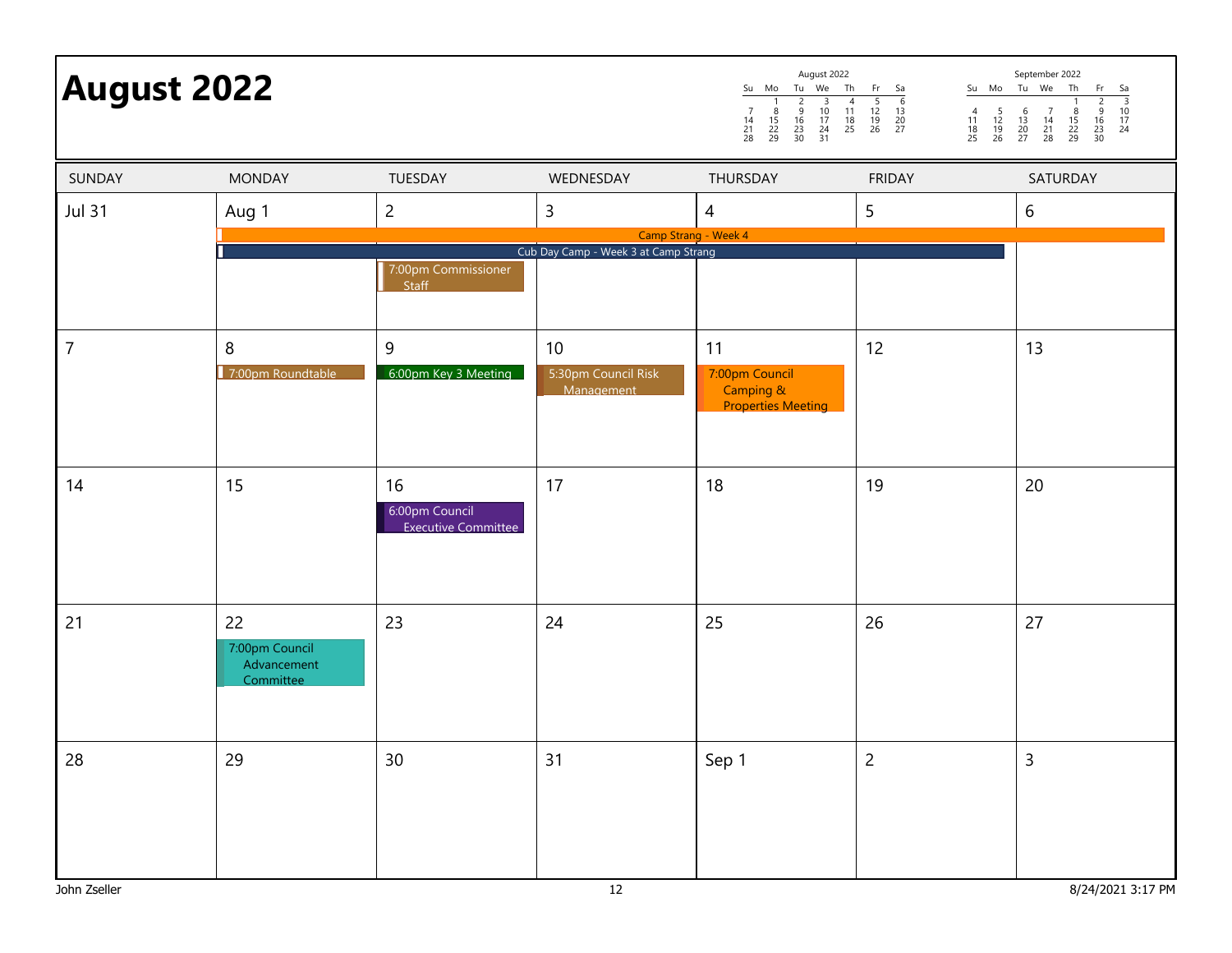| <b>September 2022</b> |                                                    |                                                | September 2022<br>October 2022<br>Tu We Th<br>Su Mo Tu We Th<br>Su Mo<br>Fr<br>Fr.<br>Sa<br>Sa<br>$\frac{3}{10}$<br>$\frac{17}{24}$<br>$\begin{array}{c}\n2 \\ 2 \\ 16 \\ 23 \\ 30\n\end{array}$<br>$\begin{array}{c} 5 \\ 12 \\ 19 \\ 26 \end{array}$<br>$\begin{array}{c} 6 \\ 13 \\ 20 \\ 27 \end{array}$<br>$\begin{array}{c} 7 \\ 14 \\ 21 \\ 28 \end{array}$<br>$\begin{array}{ccc} 2 & 3 \\ 9 & 10 \\ 16 & 17 \\ 23 & 24 \\ 30 & 31 \end{array}$<br>$\begin{array}{c} 4 \\ 11 \\ 18 \\ 25 \end{array}$<br>$\frac{5}{12}$<br>$\frac{12}{19}$<br>26<br>$\begin{array}{c} 6 \\ 13 \\ 20 \\ 27 \end{array}$<br>$\frac{8}{15}$<br>22<br>29<br>$\begin{array}{ccc} & 7 & 8 \\ 14 & 15 \\ 21 & 22 \\ 28 & 29 \end{array}$<br>$\begin{array}{c} 4 \\ 11 \\ 18 \\ 25 \end{array}$ |                                                               |                |                 |
|-----------------------|----------------------------------------------------|------------------------------------------------|---------------------------------------------------------------------------------------------------------------------------------------------------------------------------------------------------------------------------------------------------------------------------------------------------------------------------------------------------------------------------------------------------------------------------------------------------------------------------------------------------------------------------------------------------------------------------------------------------------------------------------------------------------------------------------------------------------------------------------------------------------------------------------|---------------------------------------------------------------|----------------|-----------------|
| SUNDAY                | <b>MONDAY</b>                                      | TUESDAY                                        | WEDNESDAY                                                                                                                                                                                                                                                                                                                                                                                                                                                                                                                                                                                                                                                                                                                                                                       | THURSDAY                                                      | <b>FRIDAY</b>  | SATURDAY        |
| Aug 28                | 29                                                 | 30                                             | 31                                                                                                                                                                                                                                                                                                                                                                                                                                                                                                                                                                                                                                                                                                                                                                              | Sep 1                                                         | $\overline{c}$ | $\mathsf{3}$    |
| $\overline{4}$        | 5<br>Council Service Center<br>Closed<br>Labor Day | 6<br>7:00pm Commissioner<br>S <sub>ta</sub>    | $\overline{7}$                                                                                                                                                                                                                                                                                                                                                                                                                                                                                                                                                                                                                                                                                                                                                                  | 8<br>7:00pm Council<br>Camping &<br><b>Properties Meeting</b> | 9              | 10 <sup>°</sup> |
| 11                    | 12<br>7:00pm Roundtable                            | 13<br>6:00pm Key 3 Meeting                     | 14                                                                                                                                                                                                                                                                                                                                                                                                                                                                                                                                                                                                                                                                                                                                                                              | 15                                                            | 16             | 17              |
| 18                    | 19                                                 | 20<br>6:00pm Council<br><b>Executive Board</b> | 21                                                                                                                                                                                                                                                                                                                                                                                                                                                                                                                                                                                                                                                                                                                                                                              | 22                                                            | 23             | 24              |
| 25                    | 26<br>7:00pm Council<br>Advancement<br>Committee   | 27                                             | 28                                                                                                                                                                                                                                                                                                                                                                                                                                                                                                                                                                                                                                                                                                                                                                              | 29                                                            | 30             | Oct 1           |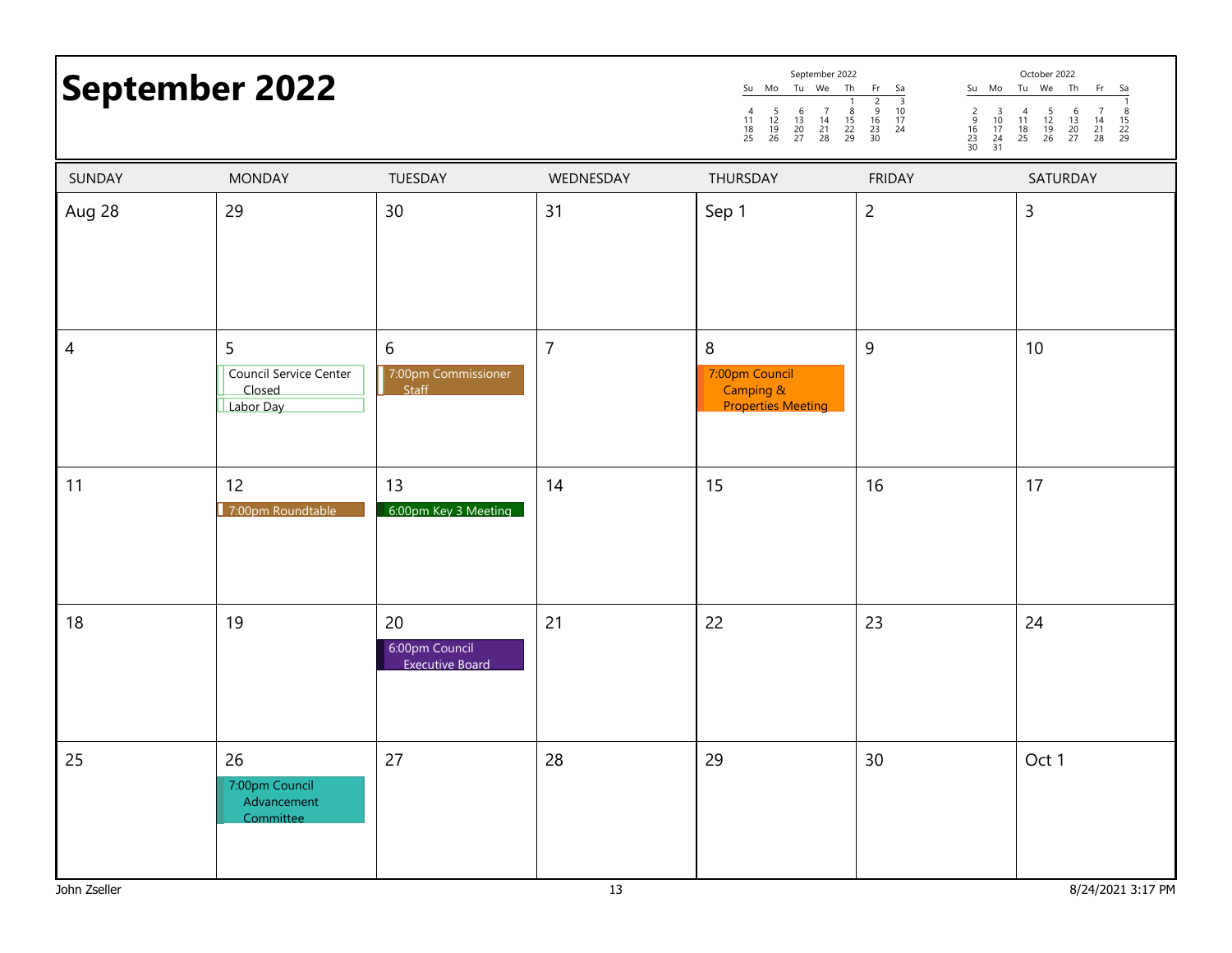| October 2022   |                                                                             |                                                | October 2022<br>November 2022<br>Tu We Th<br>Tu We<br>Su Mo<br>Fr Sa<br>Su Mo<br>Th<br>Fr<br>Sa<br>$\frac{5}{12}$<br>$\frac{12}{19}$<br>26<br>$\overline{4}$<br>$\begin{array}{c} 6 \\ 13 \\ 20 \\ 27 \end{array}$<br>$\begin{array}{c} 6 \\ 13 \\ 20 \\ 27 \end{array}$<br>$\frac{5}{12}$<br>$\frac{12}{19}$<br>26<br>$\begin{array}{c} 7 \\ 14 \\ 21 \\ 28 \end{array}$<br>9<br>$\frac{10}{17}$<br>24<br>$\frac{11}{18}$<br>25<br>$\begin{array}{c} 3 \\ 10 \\ 17 \\ 24 \\ 31 \end{array}$<br>$\begin{array}{c} 4 \\ 11 \\ 18 \\ 25 \end{array}$<br>$\overline{7}$<br>$\frac{8}{15}$<br>22<br>29<br>$\begin{array}{c} 2 \\ 9 \\ 16 \\ 23 \\ 30 \end{array}$<br>8<br>$\begin{array}{c} 14 \\ 21 \\ 28 \end{array}$<br>$\begin{array}{c}\n 16 \\  23 \\  30\n \end{array}$<br>$\frac{15}{22}$<br>22 |                                                                |                |          |
|----------------|-----------------------------------------------------------------------------|------------------------------------------------|-----------------------------------------------------------------------------------------------------------------------------------------------------------------------------------------------------------------------------------------------------------------------------------------------------------------------------------------------------------------------------------------------------------------------------------------------------------------------------------------------------------------------------------------------------------------------------------------------------------------------------------------------------------------------------------------------------------------------------------------------------------------------------------------------------|----------------------------------------------------------------|----------------|----------|
| SUNDAY         | <b>MONDAY</b>                                                               | TUESDAY                                        | WEDNESDAY                                                                                                                                                                                                                                                                                                                                                                                                                                                                                                                                                                                                                                                                                                                                                                                           | THURSDAY                                                       | <b>FRIDAY</b>  | SATURDAY |
| Sep 25         | 26                                                                          | 27                                             | 28                                                                                                                                                                                                                                                                                                                                                                                                                                                                                                                                                                                                                                                                                                                                                                                                  | 29                                                             | 30             | Oct 1    |
| $\overline{2}$ | $\overline{3}$                                                              | $\overline{4}$<br>7:00pm Commissioner<br>Staff | 5                                                                                                                                                                                                                                                                                                                                                                                                                                                                                                                                                                                                                                                                                                                                                                                                   | 6                                                              | $\overline{7}$ | $\,8\,$  |
| 9              | 10<br>Columbus Day<br>Council Service Center<br>Closed<br>7:00pm Roundtable | 11<br>6:00pm Key 3 Meeting                     | 12                                                                                                                                                                                                                                                                                                                                                                                                                                                                                                                                                                                                                                                                                                                                                                                                  | 13<br>7:00pm Council<br>Camping &<br><b>Properties Meeting</b> | 14             | 15       |
| 16             | 17                                                                          | 18<br>6:00pm Council<br>Executive Committee    | 19                                                                                                                                                                                                                                                                                                                                                                                                                                                                                                                                                                                                                                                                                                                                                                                                  | 20                                                             | 21             | 22       |
| 23             | 24<br>7:00pm Council<br>Advancement<br>Committee                            | 25                                             | 26                                                                                                                                                                                                                                                                                                                                                                                                                                                                                                                                                                                                                                                                                                                                                                                                  | 27                                                             | 28             | 29       |
| 30             | 31<br>Halloween                                                             | Nov 1                                          | $\overline{2}$                                                                                                                                                                                                                                                                                                                                                                                                                                                                                                                                                                                                                                                                                                                                                                                      | 3                                                              | 4              | 5        |

9

16

23

30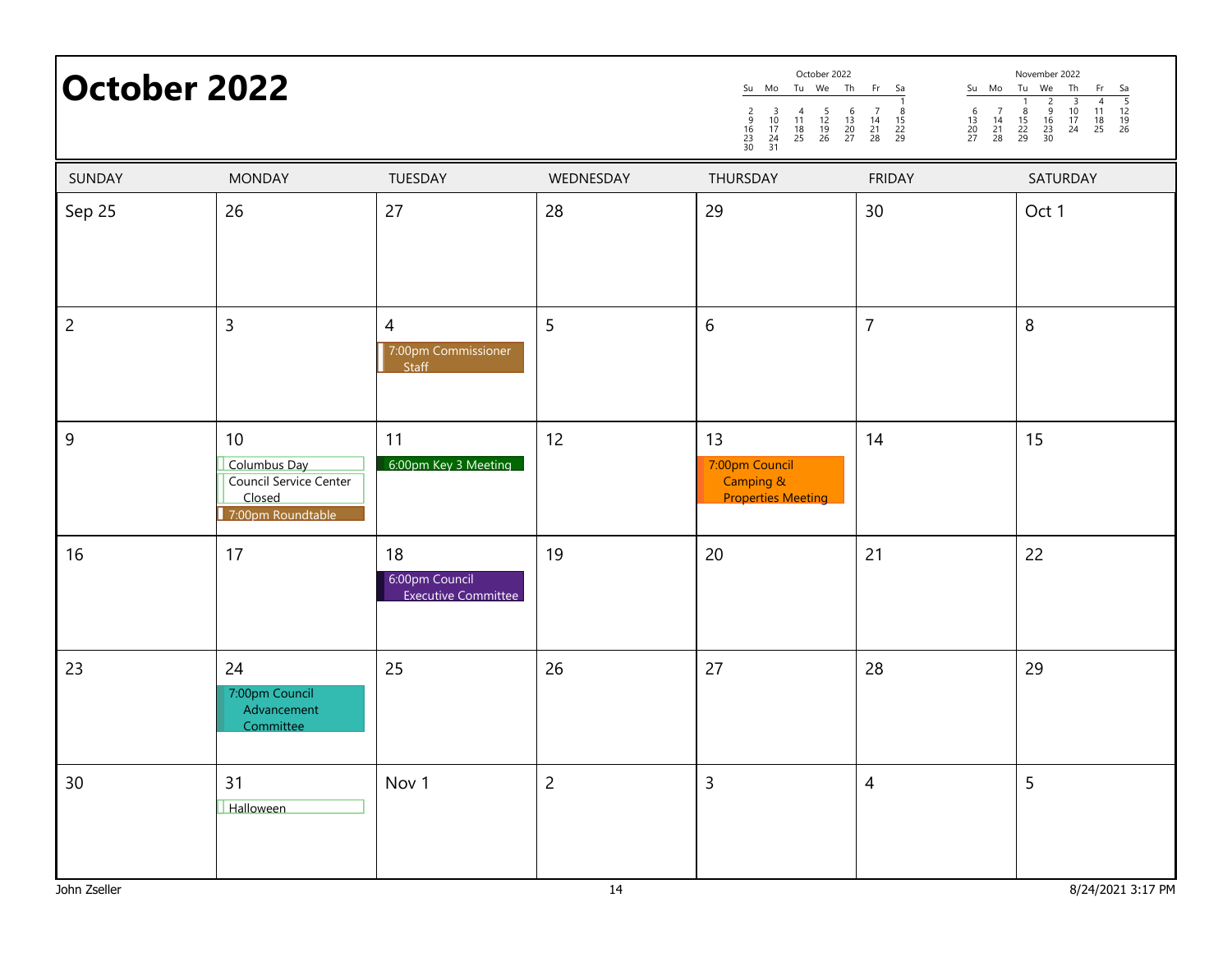|        | <b>November 2022</b>                             |                                                  | November 2022<br>December 2022<br>Tu We<br>Tu We<br>Th<br>Su Mo<br>Th<br>Su Mo<br>Fr<br>Fr<br>Sa<br>Sa<br>$\begin{array}{r} \hline 3 \\ 10 \\ 17 \\ 24 \\ 31 \end{array}$<br>$\frac{5}{12}$<br>$\frac{12}{19}$<br>26<br>$\begin{array}{c}\n 3 \\  10 \\  17 \\  24\n\end{array}$<br>$\begin{array}{c}\n4 \\ 11 \\ 18 \\ 25\n\end{array}$<br>$\frac{2}{9}$<br>$\frac{16}{23}$<br>30<br>$\begin{array}{c}\n2 \\ 9 \\ 16 \\ 23 \\ 30\n\end{array}$<br>$\begin{array}{c} 7 \\ 14 \\ 21 \\ 28 \end{array}$<br>$\frac{8}{15}$<br>22<br>29<br>$\begin{array}{c} 6 \\ 13 \\ 20 \\ 27 \end{array}$<br>$\frac{5}{12}$<br>$\frac{12}{19}$<br>26<br>$\begin{array}{c} 6 \\ 13 \\ 20 \\ 27 \end{array}$<br>$\begin{array}{c} 4 \\ 11 \\ 18 \\ 25 \end{array}$<br>$\begin{array}{c} 7 \\ 14 \\ 21 \\ 28 \end{array}$<br>$\frac{8}{15}$<br>22<br>29 |                                                                |                                                                      |                       |
|--------|--------------------------------------------------|--------------------------------------------------|--------------------------------------------------------------------------------------------------------------------------------------------------------------------------------------------------------------------------------------------------------------------------------------------------------------------------------------------------------------------------------------------------------------------------------------------------------------------------------------------------------------------------------------------------------------------------------------------------------------------------------------------------------------------------------------------------------------------------------------------------------------------------------------------------------------------------------------|----------------------------------------------------------------|----------------------------------------------------------------------|-----------------------|
| SUNDAY | <b>MONDAY</b>                                    | TUESDAY                                          | WEDNESDAY                                                                                                                                                                                                                                                                                                                                                                                                                                                                                                                                                                                                                                                                                                                                                                                                                            | THURSDAY                                                       | <b>FRIDAY</b>                                                        | SATURDAY              |
| Oct 30 | 31                                               | Nov 1<br>7:00pm Commissioner<br>Staff            | $\overline{2}$                                                                                                                                                                                                                                                                                                                                                                                                                                                                                                                                                                                                                                                                                                                                                                                                                       | 3                                                              | 4                                                                    | 5                     |
| 6      | $\overline{7}$                                   | 8<br><b>Election Day</b><br>6:00pm Key 3 Meeting | 9<br>5:30pm Council Risk<br>Management                                                                                                                                                                                                                                                                                                                                                                                                                                                                                                                                                                                                                                                                                                                                                                                               | 10<br>7:00pm Council<br>Camping &<br><b>Properties Meeting</b> | 11<br>Veteran's Day                                                  | 12                    |
| 13     | 14<br>7:00pm Roundtable                          | 15<br>6:00pm Council<br><b>Executive Board</b>   | 16                                                                                                                                                                                                                                                                                                                                                                                                                                                                                                                                                                                                                                                                                                                                                                                                                                   | 17                                                             | 18                                                                   | 19<br>Merit Badge Day |
| 20     | 21                                               | 22                                               | 23                                                                                                                                                                                                                                                                                                                                                                                                                                                                                                                                                                                                                                                                                                                                                                                                                                   | 24<br>Thanksgiving                                             | 25<br><b>Council Service Center Closed</b><br>Day After Thanksgiving | 26                    |
| 27     | 28<br>7:00pm Council<br>Advancement<br>Committee | 29                                               | 30                                                                                                                                                                                                                                                                                                                                                                                                                                                                                                                                                                                                                                                                                                                                                                                                                                   | Dec 1                                                          | 2                                                                    | 3                     |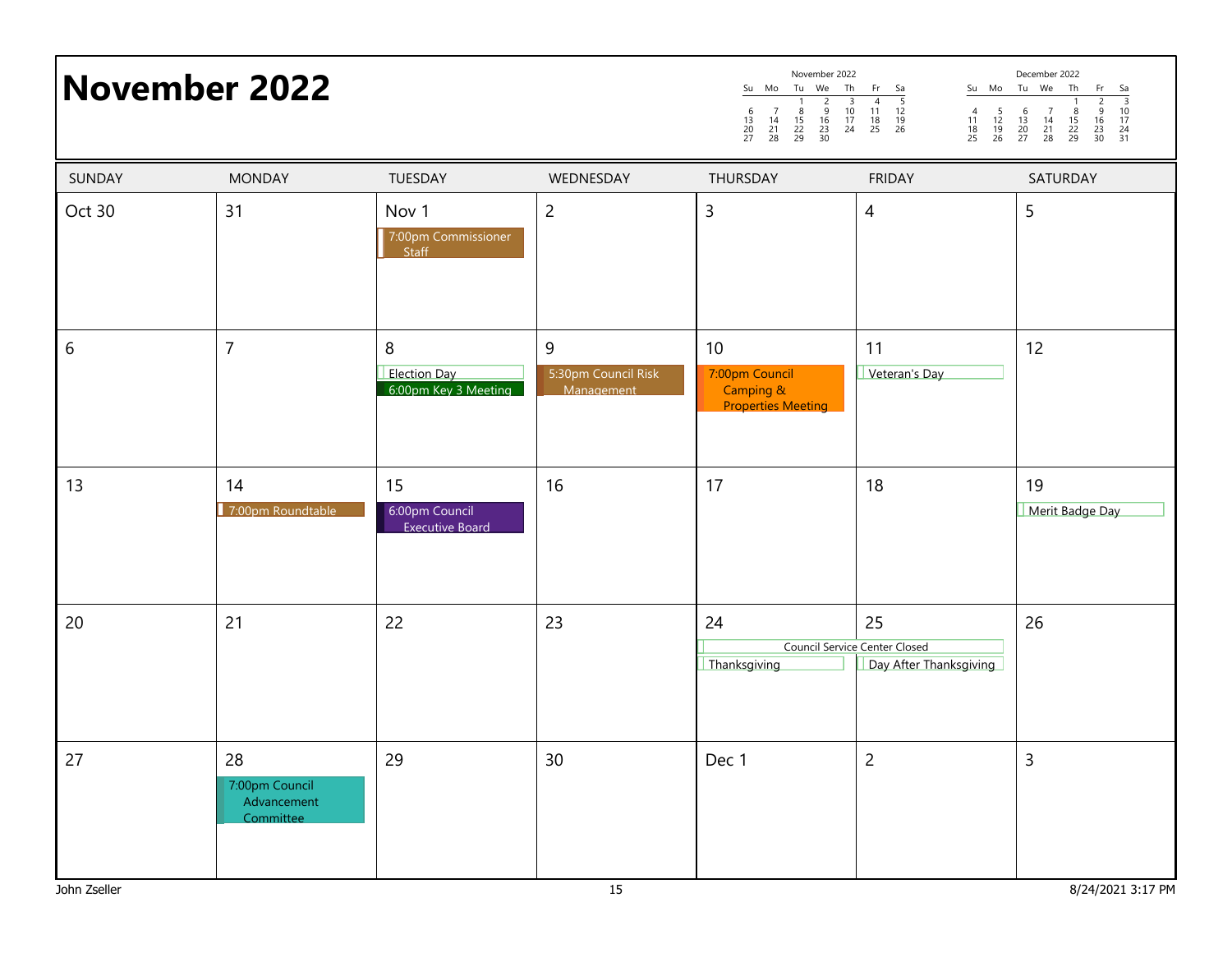| <b>December 2022</b>                                       |                                                                                             |                                                |                | December 2022<br>January 2023<br>Tu We<br>Tu We<br>Th<br>Th<br>Su Mo<br>Mo<br>Fr<br>Sa<br>Su<br>Fr<br>Sa<br>$\overline{1}$<br>$\overline{\mathbf{3}}$<br>$\overline{7}$<br>$\begin{array}{c}\n2 \\ 9 \\ 16 \\ 23 \\ 30\n\end{array}$<br>$\overline{3}$<br>$\frac{5}{12}$<br>$\frac{12}{19}$<br>26<br>$\overline{4}$<br>6<br>$\frac{6}{16}$<br>$\frac{16}{23}$<br>$\frac{23}{30}$<br>$\frac{10}{17}$<br>$\frac{24}{31}$<br>$\frac{8}{15}$<br>22<br>29<br>$\frac{10}{17}$<br>$\frac{17}{24}$<br>$\frac{24}{31}$<br>$\begin{array}{c} 14 \\ 21 \\ 28 \end{array}$<br>$\frac{11}{18}$<br>$\frac{18}{25}$<br>$\frac{13}{20}$<br>27<br>$\frac{5}{12}$<br>$\frac{12}{19}$<br>26<br>$\begin{array}{c} 6 \\ 13 \\ 20 \\ 27 \end{array}$<br>$\overline{7}$<br>$\frac{8}{15}$<br>22<br>29<br>$\begin{array}{c} 4 \\ 11 \\ 18 \\ 25 \end{array}$<br>$\begin{array}{c} 14 \\ 21 \\ 28 \end{array}$ |                  |                                                             |  |
|------------------------------------------------------------|---------------------------------------------------------------------------------------------|------------------------------------------------|----------------|---------------------------------------------------------------------------------------------------------------------------------------------------------------------------------------------------------------------------------------------------------------------------------------------------------------------------------------------------------------------------------------------------------------------------------------------------------------------------------------------------------------------------------------------------------------------------------------------------------------------------------------------------------------------------------------------------------------------------------------------------------------------------------------------------------------------------------------------------------------------------------------|------------------|-------------------------------------------------------------|--|
| SUNDAY                                                     | <b>MONDAY</b>                                                                               | TUESDAY                                        | WEDNESDAY      | THURSDAY                                                                                                                                                                                                                                                                                                                                                                                                                                                                                                                                                                                                                                                                                                                                                                                                                                                                              | <b>FRIDAY</b>    | SATURDAY                                                    |  |
| Nov 27                                                     | 28                                                                                          | 29                                             | 30             | Dec 1                                                                                                                                                                                                                                                                                                                                                                                                                                                                                                                                                                                                                                                                                                                                                                                                                                                                                 | $\overline{c}$   | $\mathsf{3}$                                                |  |
| $\overline{4}$                                             | 5                                                                                           | 6<br>7:00pm Commissioner<br>Staff              | $\overline{7}$ | 8<br>7:00pm Council<br>Camping &<br><b>Properties Meeting</b>                                                                                                                                                                                                                                                                                                                                                                                                                                                                                                                                                                                                                                                                                                                                                                                                                         | $\boldsymbol{9}$ | 10                                                          |  |
| 11                                                         | 12<br>7:00pm Roundtable                                                                     | 13<br>6:00pm Key 3 Meeting                     | 14             | 15                                                                                                                                                                                                                                                                                                                                                                                                                                                                                                                                                                                                                                                                                                                                                                                                                                                                                    | 16               | 17                                                          |  |
| 18                                                         | 19                                                                                          | 20<br>6:00pm Council<br><b>Executive Board</b> | 21             | 22                                                                                                                                                                                                                                                                                                                                                                                                                                                                                                                                                                                                                                                                                                                                                                                                                                                                                    | 23               | 24<br>Council Service Center Closed<br><b>Christmas Eve</b> |  |
| 25<br>Council Service Center Close<br><b>Christmas Day</b> | 26<br><b>Council Service Center</b><br>Closed<br>7:00pm Council<br>Advancement<br>Committee | 27                                             | 28             | 29                                                                                                                                                                                                                                                                                                                                                                                                                                                                                                                                                                                                                                                                                                                                                                                                                                                                                    | 30               | 31<br>Council Service Center Clo ><br>New Year's Eve        |  |